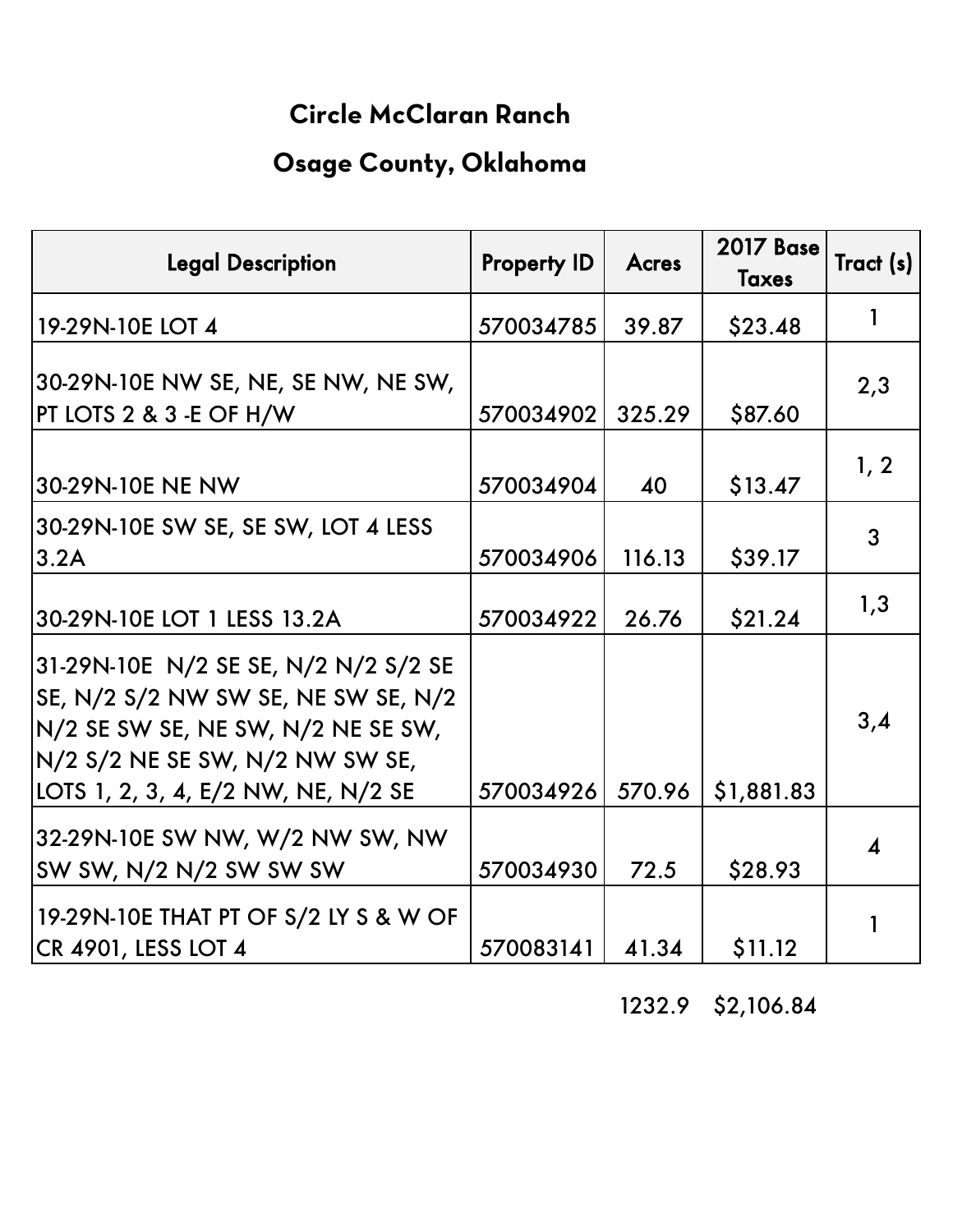|                | <b>Legal Description</b>                                   |                          | <b>Parcel Information</b> |                                                                                  |                  |                                     |                           | <b>Owner(s)</b>                                                 |                              |  |  |
|----------------|------------------------------------------------------------|--------------------------|---------------------------|----------------------------------------------------------------------------------|------------------|-------------------------------------|---------------------------|-----------------------------------------------------------------|------------------------------|--|--|
| 19-29-10 LOT 4 |                                                            |                          |                           | 570034785<br><b>Rural Property</b><br>Township T29N<br>Range R10E<br>39.87 Acres |                  |                                     |                           | <b>MCCLARAN LANCE ETAL</b><br>P O BOX 686<br>FARWELL TX, 79325- |                              |  |  |
|                |                                                            |                          |                           |                                                                                  |                  |                                     |                           | <b>Values</b>                                                   |                              |  |  |
|                |                                                            |                          |                           |                                                                                  |                  |                                     |                           | <b>Assessed Land</b>                                            | \$372                        |  |  |
|                |                                                            |                          |                           | <b>Parcel Location</b>                                                           |                  |                                     |                           | <b>Assessed Buildings</b>                                       | \$0                          |  |  |
|                |                                                            |                          |                           | <b>Bowring School District</b>                                                   |                  |                                     | TOTAL ASSESSED VALUE      | Assessed Other                                                  | \$0<br>$\overline{\$372}$    |  |  |
|                |                                                            |                          |                           |                                                                                  |                  |                                     |                           | <b>Market Land</b><br><b>Market Buildings</b>                   | \$3,096<br>\$0               |  |  |
|                |                                                            | <b>Sales Information</b> |                           |                                                                                  |                  |                                     |                           | Market Other                                                    | \$0                          |  |  |
| Date           | From                                                       | To                       | Sale Amount               | <b>Book</b>                                                                      | Page             | <b>Stamps</b><br>$\frac{1}{1}$ Inst | <b>TOTAL MARKET VALUE</b> |                                                                 | \$3,096                      |  |  |
| Dec 16, 2013   | <b>IJAM LLC</b>                                            | BILYK DWIGHT S & MARY P  | \$60000                   | 1541                                                                             | 77               | 90.00                               |                           | Exemption                                                       | \$0                          |  |  |
| Apr 23, 2010   | <b>CAB ENTERPRISES LLC</b>                                 | <b>IJAM LLC</b>          | $\mathfrak{S}$            | 1418                                                                             | 962              | 0.00                                |                           | Double Exemption                                                | \$0<br>\$23.48               |  |  |
|                | Jul 18, 1997 KOPP EARL E & CAROLYN K   CAB ENTERPRISES LLC |                          | $\frac{1}{2}20000$        | 930                                                                              | $\overline{532}$ | 30.00                               |                           | Tax                                                             |                              |  |  |
|                |                                                            |                          |                           |                                                                                  |                  |                                     |                           | <b>Parcel Features</b>                                          |                              |  |  |
|                |                                                            |                          |                           |                                                                                  |                  |                                     | <b>Type</b>               | Size                                                            | <b>Year Built</b>            |  |  |
|                |                                                            | <b>Land Information</b>  |                           |                                                                                  |                  |                                     |                           |                                                                 |                              |  |  |
|                | Classification                                             | <b>Type</b>              |                           | Size                                                                             |                  | Value                               |                           |                                                                 |                              |  |  |
|                |                                                            |                          |                           |                                                                                  |                  |                                     |                           |                                                                 |                              |  |  |
|                |                                                            |                          |                           |                                                                                  |                  |                                     |                           |                                                                 |                              |  |  |
|                |                                                            |                          |                           |                                                                                  |                  |                                     |                           |                                                                 |                              |  |  |
|                |                                                            |                          |                           |                                                                                  |                  |                                     |                           |                                                                 |                              |  |  |
|                |                                                            |                          |                           |                                                                                  |                  |                                     |                           |                                                                 |                              |  |  |
|                |                                                            |                          |                           |                                                                                  |                  |                                     |                           |                                                                 |                              |  |  |
|                |                                                            |                          |                           |                                                                                  |                  |                                     |                           |                                                                 |                              |  |  |
|                |                                                            |                          |                           |                                                                                  |                  |                                     |                           |                                                                 |                              |  |  |
|                |                                                            |                          |                           |                                                                                  |                  |                                     |                           |                                                                 |                              |  |  |
|                |                                                            |                          |                           |                                                                                  |                  |                                     |                           | <b>Buildings</b>                                                |                              |  |  |
|                |                                                            |                          |                           |                                                                                  |                  |                                     | Building                  |                                                                 | Sq Ft.<br>Year Blt.          |  |  |
|                |                                                            | <b>REMARKS</b>           |                           |                                                                                  |                  |                                     |                           |                                                                 | $\mathbf 0$                  |  |  |
|                |                                                            |                          |                           |                                                                                  |                  |                                     |                           |                                                                 |                              |  |  |
|                |                                                            |                          |                           |                                                                                  |                  |                                     |                           |                                                                 |                              |  |  |
|                |                                                            |                          |                           |                                                                                  |                  |                                     |                           |                                                                 |                              |  |  |
|                |                                                            |                          |                           |                                                                                  |                  |                                     |                           |                                                                 |                              |  |  |
|                |                                                            |                          |                           |                                                                                  |                  |                                     |                           |                                                                 | Provided by OkAssessor.com © |  |  |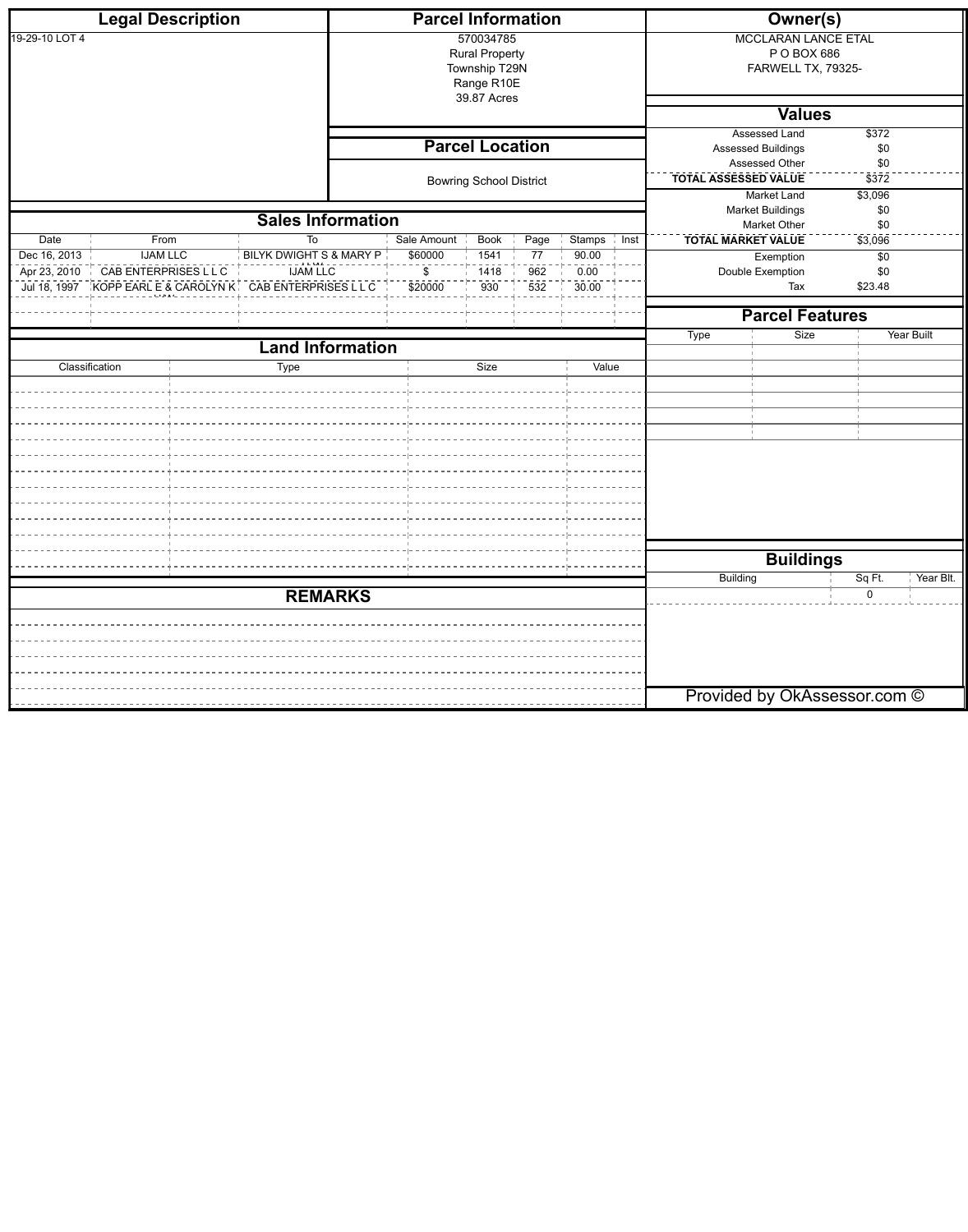|                          | <b>Residential (570034785)</b>         |                                 |                   |              |                              |
|--------------------------|----------------------------------------|---------------------------------|-------------------|--------------|------------------------------|
| Living Space<br>Bedrooms | <b>Bathrooms</b><br><b>Total Rooms</b> | <b>Year Built</b><br>Year Remod | Value             |              |                              |
|                          |                                        |                                 | \$0               |              |                              |
| <b>Roof Type</b>         | <b>Primary Wall</b>                    |                                 | Quality           |              |                              |
| Composition              | Plywood                                |                                 | $A+$              |              |                              |
| Built Up Rock            | Hardboard                              |                                 | A                 |              |                              |
| Wood Shingle             | Stucco                                 |                                 | A-                |              |                              |
| Wood Shake               | Siding                                 |                                 | $B+$              |              |                              |
| Concrete Tile            | Shingle                                |                                 | B                 |              |                              |
| Clay Tile                | Masonry Veneer                         |                                 | B-                |              |                              |
| Galvinized Metal         | Common Brick                           |                                 | $C+$              |              |                              |
| Slate                    | Face Brick                             |                                 | $\mathsf{C}$      |              |                              |
|                          | Stone                                  |                                 | $C-$              |              |                              |
| <b>Garage</b>            | Concrete lock                          |                                 | $D+$              |              |                              |
| <b>Detached Garage</b>   | <b>Rustic Log</b>                      |                                 | D                 |              |                              |
| <b>Built In Garage</b>   | Metal/Steel                            |                                 | $D-$              | $\checkmark$ |                              |
| Attached Garage          | Vinyl                                  |                                 |                   |              |                              |
| Carport (Flat Roof)      | Poured Concrete                        |                                 | <b>Condition</b>  |              |                              |
| Carport (Gable Roof)     |                                        |                                 | Fair              |              |                              |
|                          | <b>Secondary Wall</b>                  |                                 | Average           |              |                              |
|                          | Plywood                                |                                 | Good              |              | <b>REMARKS</b>               |
| <b>Garage</b>            | Hardboard                              |                                 | Excellent         |              |                              |
| Area                     | Stucco                                 |                                 |                   |              |                              |
|                          | Siding                                 |                                 | Heat / Air 2      |              |                              |
| <b>Heat/Air 1</b>        | Shingle                                |                                 | None              | $\checkmark$ |                              |
| None                     | Masonry Veneer                         |                                 | Forced Air        |              |                              |
| <b>Forced Air</b>        | $\checkmark$<br>Common Brick           |                                 | Warm & Cooled Air |              |                              |
| Floor Furnace            | Face Brick                             |                                 | <b>Stove Heat</b> |              |                              |
|                          | Stone                                  |                                 |                   |              |                              |
| <b>Wall Furnace</b>      | Concrete lock                          |                                 |                   |              |                              |
| <b>Gravity Furnace</b>   | <b>Rustic Log</b>                      |                                 |                   |              |                              |
| <b>Floor Radiant</b>     | Metal/Steel                            |                                 |                   |              |                              |
| Ceiling Radiant          | Vinyl                                  |                                 |                   |              |                              |
| Baseboard Electric       | <b>Poured Concrete</b>                 |                                 |                   |              |                              |
| Refrig Shared Ducts      |                                        |                                 |                   |              |                              |
| Warm & Cooled Air        | <b>Foundation</b>                      |                                 |                   |              |                              |
| <b>Evap Cooling</b>      |                                        |                                 |                   |              |                              |
| Rev Heat Pump w/ Duct    | <b>Concrete Slab</b>                   |                                 |                   |              |                              |
| Refrig w/ Duct           | Concrete Block/6                       |                                 |                   |              |                              |
| Warm & Cooled Air        | Concrete Block/8                       |                                 |                   |              |                              |
| Radiator Steam           | Concrete Block/12                      |                                 |                   |              |                              |
| Stove Heat               | Poured Concrete/6                      |                                 |                   |              |                              |
|                          | Poured Concrete/8                      |                                 |                   |              | Provided by OkAssessor.com © |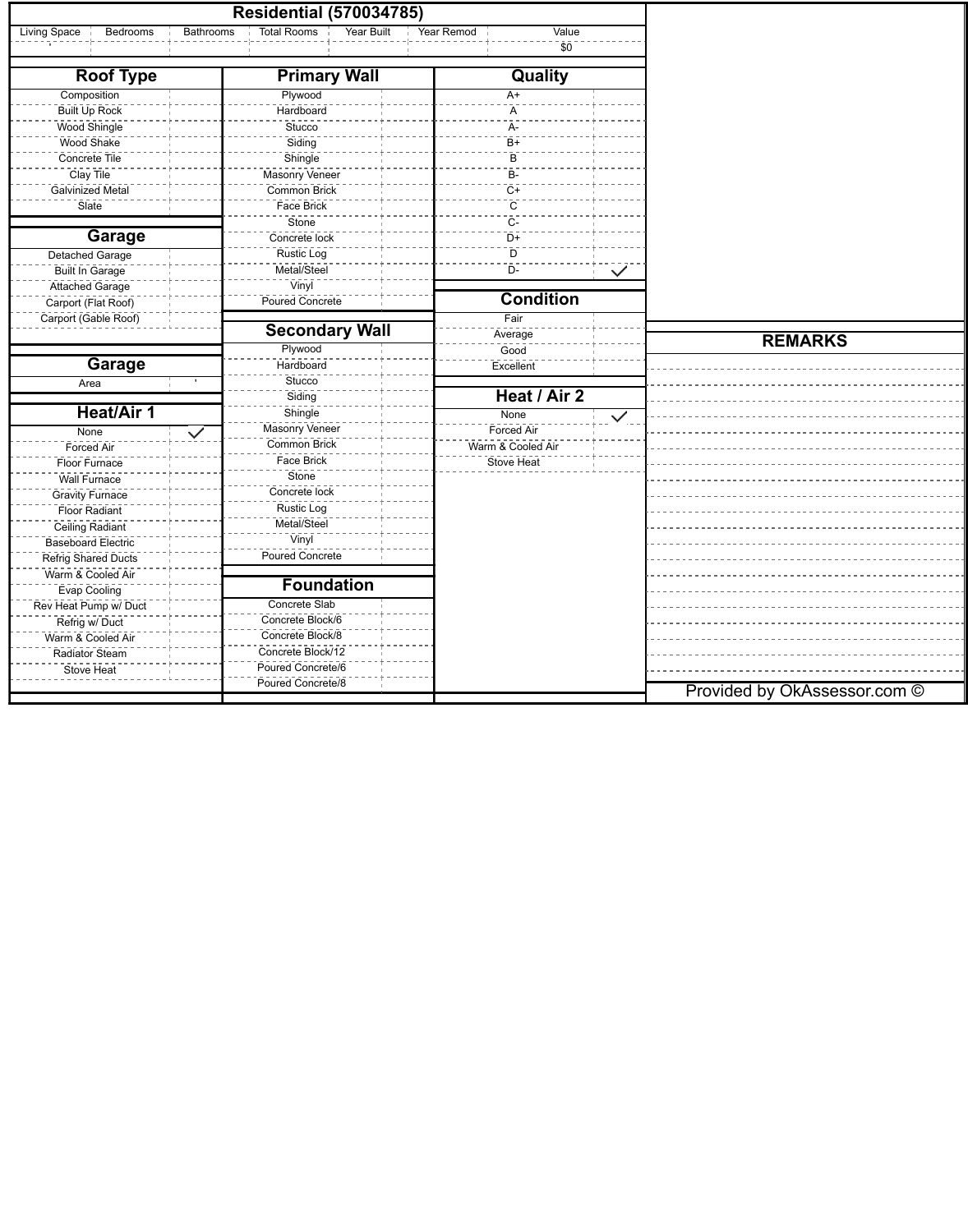|                                   | <b>Legal Description</b>                                                                                                                                      |                                 |  | <b>Parcel Information</b> |                                                                   |                    |       |                                                                   | <b>Owner(s)</b>                                                                                                                               |                                                                 |                 |            |
|-----------------------------------|---------------------------------------------------------------------------------------------------------------------------------------------------------------|---------------------------------|--|---------------------------|-------------------------------------------------------------------|--------------------|-------|-------------------------------------------------------------------|-----------------------------------------------------------------------------------------------------------------------------------------------|-----------------------------------------------------------------|-----------------|------------|
|                                   | 30-29-10 NW SE, NE, SE NW, NE SW, PT LOTS 2 & 3 - E OF H/W                                                                                                    |                                 |  |                           | 570034902<br><b>Rural Property</b><br>Township T29N<br>Range R10E |                    |       |                                                                   |                                                                                                                                               | <b>MCCLARAN LANCE ETAL</b><br>P O BOX 686<br>FARWELL TX, 79325- |                 |            |
|                                   |                                                                                                                                                               |                                 |  |                           | 325.29 Acres                                                      |                    |       |                                                                   |                                                                                                                                               | <b>Values</b>                                                   |                 |            |
|                                   |                                                                                                                                                               |                                 |  |                           | <b>Parcel Location</b><br><b>Bowring School District</b>          |                    |       |                                                                   | <b>Assessed Land</b><br>$\sqrt{$1,386}$<br><b>Assessed Buildings</b><br>\$0<br>Assessed Other<br>\$0<br><b>TOTAL ASSESSED VALUE</b><br>51,386 |                                                                 |                 |            |
|                                   |                                                                                                                                                               |                                 |  |                           |                                                                   |                    |       |                                                                   |                                                                                                                                               | Market Land<br><b>Market Buildings</b>                          | \$11,551<br>\$0 |            |
|                                   |                                                                                                                                                               | <b>Sales Information</b>        |  |                           |                                                                   |                    |       |                                                                   |                                                                                                                                               | <b>Market Other</b>                                             | \$0             |            |
| $\overline{Date}$<br>Dec 15, 1993 | From<br>Sale Amount<br><b>Book</b><br>Page<br>To<br><b>BOULANGER CLEMAN C</b><br>$\frac{1}{2}$ BILYK DWIGHT S & MARY P $\frac{1}{2}$<br>\$49000<br>847<br>108 |                                 |  |                           | <b>Stamps</b><br>73.50                                            | $\frac{1}{2}$ Inst |       | <b>TOTAL MARKET VALUE</b><br>Exemption<br>Double Exemption<br>Tax | 511,551<br>$\sqrt{60}$<br>\$0<br>\$87.6                                                                                                       |                                                                 |                 |            |
|                                   |                                                                                                                                                               |                                 |  |                           |                                                                   |                    |       |                                                                   | <b>Parcel Features</b>                                                                                                                        |                                                                 |                 |            |
|                                   |                                                                                                                                                               |                                 |  |                           |                                                                   |                    |       |                                                                   | <b>Type</b>                                                                                                                                   | Size                                                            |                 | Year Built |
| Classification                    |                                                                                                                                                               | <b>Land Information</b><br>Type |  |                           | Size                                                              |                    | Value |                                                                   |                                                                                                                                               |                                                                 |                 |            |
|                                   |                                                                                                                                                               |                                 |  |                           |                                                                   |                    |       |                                                                   |                                                                                                                                               |                                                                 |                 |            |
|                                   |                                                                                                                                                               |                                 |  |                           |                                                                   |                    |       |                                                                   |                                                                                                                                               | <b>Buildings</b>                                                |                 |            |
|                                   |                                                                                                                                                               | <b>REMARKS</b>                  |  |                           |                                                                   |                    |       |                                                                   | <b>Building</b>                                                                                                                               |                                                                 | Sq Ft.<br>0     | Year Blt.  |
|                                   |                                                                                                                                                               |                                 |  |                           |                                                                   |                    |       |                                                                   |                                                                                                                                               | Provided by OkAssessor.com ©                                    |                 |            |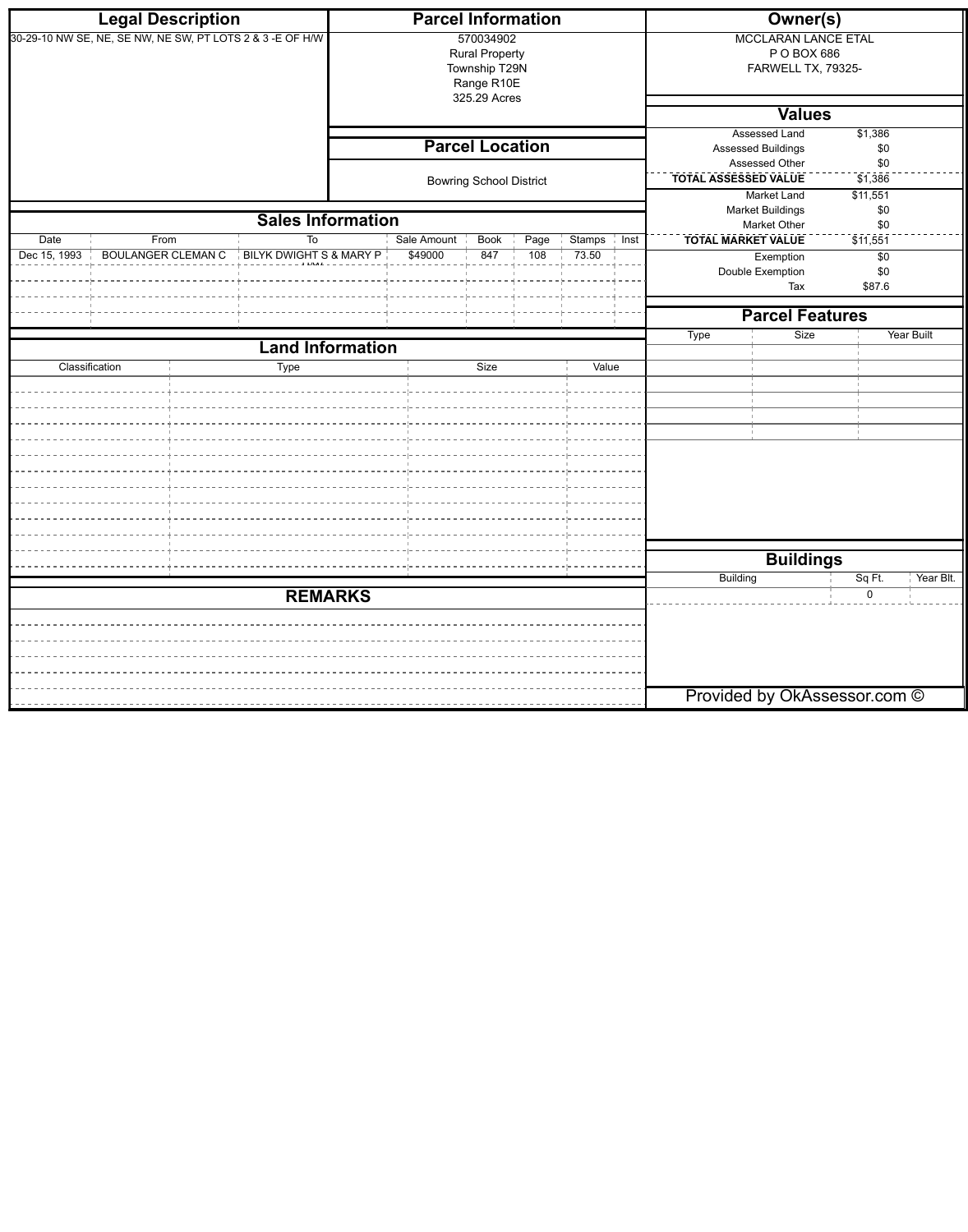|                            |                  | <b>Residential (570034902)</b>   |                            |              |                              |
|----------------------------|------------------|----------------------------------|----------------------------|--------------|------------------------------|
| Living Space<br>Bedrooms   | <b>Bathrooms</b> | <b>Total Rooms</b><br>Year Built | Value<br>Year Remod<br>\$0 |              |                              |
|                            |                  |                                  |                            |              |                              |
| <b>Roof Type</b>           |                  | <b>Primary Wall</b>              | <b>Quality</b>             |              |                              |
| Composition                |                  | Plywood                          | $A+$                       |              |                              |
| Built Up Rock              |                  | Hardboard                        | A                          |              |                              |
| Wood Shingle               |                  | Stucco                           | A-                         |              |                              |
| Wood Shake                 |                  | Siding                           | $\bar{B}+$                 |              |                              |
| Concrete Tile              |                  | Shingle                          | B                          |              |                              |
| Clay Tile                  |                  | Masonry Veneer                   | $\overline{B}$             |              |                              |
| Galvinized Metal           |                  | Common Brick                     | $C+$                       |              |                              |
| Slate                      |                  | <b>Face Brick</b>                | $\overline{C}$             |              |                              |
|                            |                  | Stone                            | - C-                       |              |                              |
| <b>Garage</b>              |                  | Concrete lock                    | D+                         |              |                              |
| Detached Garage            |                  | <b>Rustic Log</b>                | D                          |              |                              |
| <b>Built In Garage</b>     |                  | Metal/Steel                      | $D-$                       | $\checkmark$ |                              |
| Attached Garage            |                  | Vinyl                            |                            |              |                              |
| Carport (Flat Roof)        |                  | Poured Concrete                  | <b>Condition</b>           |              |                              |
| Carport (Gable Roof)       |                  |                                  | Fair                       |              |                              |
|                            |                  | <b>Secondary Wall</b>            | Average                    |              |                              |
|                            |                  | Plywood                          | Good                       |              | <b>REMARKS</b>               |
| <b>Garage</b>              |                  | Hardboard                        | Excellent                  |              |                              |
| Area                       |                  | Stucco                           |                            |              |                              |
|                            |                  | Siding                           | Heat / Air 2               |              |                              |
| <b>Heat/Air 1</b>          |                  | Shingle                          | None                       | $\checkmark$ |                              |
| None                       | $\checkmark$     | Masonry Veneer                   | Forced Air                 |              |                              |
| Forced Air                 |                  | Common Brick                     | Warm & Cooled Air          |              |                              |
| Floor Furnace              |                  | Face Brick                       | <b>Stove Heat</b>          |              |                              |
| <b>Wall Furnace</b>        |                  | Stone                            |                            |              |                              |
| <b>Gravity Furnace</b>     |                  | Concrete lock                    |                            |              |                              |
| <b>Floor Radiant</b>       |                  | <b>Rustic Log</b>                |                            |              |                              |
| <b>Ceiling Radiant</b>     |                  | Metal/Steel                      |                            |              |                              |
| Baseboard Electric         |                  | Vinyl                            |                            |              |                              |
| <b>Refrig Shared Ducts</b> |                  | <b>Poured Concrete</b>           |                            |              |                              |
| Warm & Cooled Air          |                  |                                  |                            |              |                              |
| <b>Evap Cooling</b>        |                  | <b>Foundation</b>                |                            |              |                              |
| Rev Heat Pump w/ Duct      |                  | Concrete Slab                    |                            |              |                              |
| Refrig w/ Duct             |                  | Concrete Block/6                 |                            |              |                              |
| Warm & Cooled Air          |                  | Concrete Block/8                 |                            |              |                              |
| <b>Radiator Steam</b>      |                  | Concrete Block/12                |                            |              |                              |
| Stove Heat                 |                  | Poured Concrete/6                |                            |              |                              |
|                            |                  | Poured Concrete/8                |                            |              |                              |
|                            |                  |                                  |                            |              | Provided by OkAssessor.com © |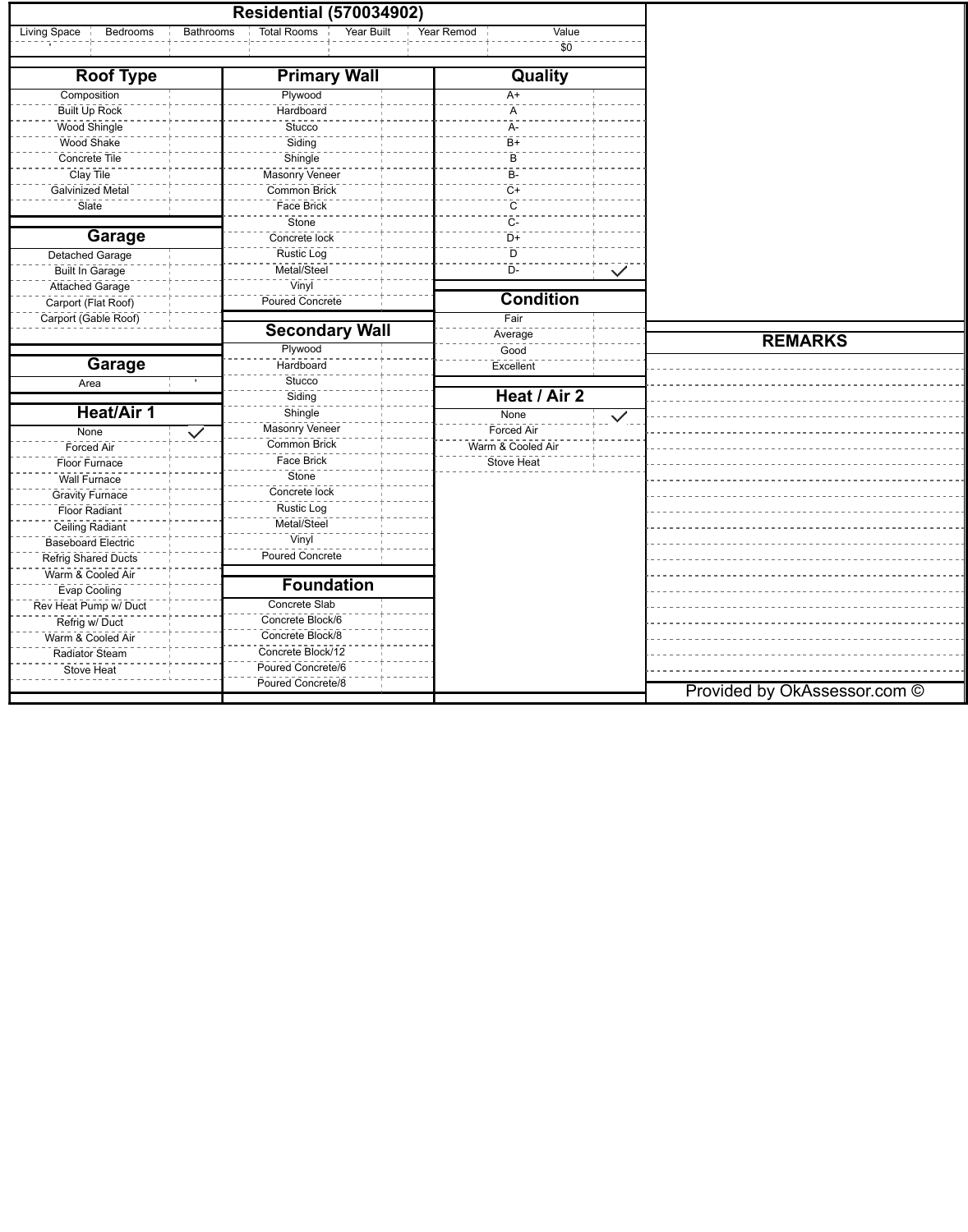|                | <b>Legal Description</b> |                          |                | <b>Parcel Information</b> |                                                                   |      |               |                    |                                                                               | <b>Owner(s)</b>                                                 |                      |           |
|----------------|--------------------------|--------------------------|----------------|---------------------------|-------------------------------------------------------------------|------|---------------|--------------------|-------------------------------------------------------------------------------|-----------------------------------------------------------------|----------------------|-----------|
| 30-29-10 NE NW |                          |                          |                |                           | 570034904<br><b>Rural Property</b><br>Township T29N<br>Range R10E |      |               |                    |                                                                               | <b>MCCLARAN LANCE ETAL</b><br>P O BOX 686<br>FARWELL TX, 79325- |                      |           |
|                |                          |                          |                |                           | 40 Acres                                                          |      |               |                    |                                                                               | <b>Values</b>                                                   |                      |           |
|                |                          |                          |                |                           |                                                                   |      |               |                    |                                                                               | <b>Assessed Land</b>                                            | \$213                |           |
|                |                          |                          |                |                           | <b>Parcel Location</b>                                            |      |               |                    |                                                                               | Assessed Buildings                                              | \$0                  |           |
|                |                          |                          |                |                           | <b>Bowring School District</b>                                    |      |               |                    | Assessed Other<br>\$0<br>TOTAL ASSESSED VALUE<br>$\overline{$}2\overline{13}$ |                                                                 |                      |           |
|                |                          |                          |                |                           |                                                                   |      |               |                    |                                                                               | Market Land<br><b>Market Buildings</b>                          | \$1,777<br>\$0       |           |
|                |                          | <b>Sales Information</b> |                |                           |                                                                   |      |               |                    |                                                                               | Market Other                                                    | \$0                  |           |
| Date           | From                     | To                       |                | Sale Amount               | <b>Book</b>                                                       | Page | <b>Stamps</b> | $\frac{1}{1}$ Inst | <b>TOTAL MARKET VALUE</b>                                                     |                                                                 | $\overline{\$1,777}$ |           |
| Apr 22, 1996   | <b>PAPPIN BELLE</b>      | BILYK DWIGHT & MARY PAT  |                | \$6232                    | 899                                                               | 856  | 9.00          |                    |                                                                               | Exemption<br>Double Exemption                                   | $\sqrt{60}$<br>\$0   |           |
|                |                          |                          |                |                           |                                                                   |      |               |                    |                                                                               | Tax                                                             | \$13.47              |           |
|                |                          |                          |                |                           |                                                                   |      |               |                    |                                                                               | <b>Parcel Features</b>                                          |                      |           |
|                |                          |                          |                |                           |                                                                   |      |               | Type               | Size                                                                          |                                                                 | <b>Year Built</b>    |           |
|                |                          | <b>Land Information</b>  |                |                           |                                                                   |      |               |                    |                                                                               |                                                                 |                      |           |
| Classification |                          | <b>Type</b>              |                | Size<br>Value             |                                                                   |      |               |                    |                                                                               |                                                                 |                      |           |
|                |                          |                          |                |                           |                                                                   |      |               |                    |                                                                               |                                                                 |                      |           |
|                |                          |                          |                |                           |                                                                   |      |               |                    |                                                                               |                                                                 |                      |           |
|                |                          |                          |                |                           |                                                                   |      |               |                    |                                                                               |                                                                 |                      |           |
|                |                          |                          |                |                           |                                                                   |      |               |                    |                                                                               |                                                                 |                      |           |
|                |                          |                          |                |                           |                                                                   |      |               |                    |                                                                               |                                                                 |                      |           |
|                |                          |                          |                |                           |                                                                   |      |               |                    |                                                                               |                                                                 |                      |           |
|                |                          |                          |                |                           |                                                                   |      |               |                    |                                                                               |                                                                 |                      |           |
|                |                          |                          |                |                           |                                                                   |      |               |                    |                                                                               |                                                                 |                      |           |
|                |                          |                          |                |                           |                                                                   |      |               |                    |                                                                               |                                                                 |                      |           |
|                |                          |                          |                |                           |                                                                   |      |               |                    |                                                                               | <b>Buildings</b>                                                |                      |           |
|                |                          |                          |                |                           |                                                                   |      |               |                    | <b>Building</b>                                                               |                                                                 | Sq Ft.               | Year Blt. |
|                |                          |                          | <b>REMARKS</b> |                           |                                                                   |      |               |                    |                                                                               |                                                                 | $\mathbf 0$          |           |
|                |                          |                          |                |                           |                                                                   |      |               |                    |                                                                               |                                                                 |                      |           |
|                |                          |                          |                |                           |                                                                   |      |               |                    |                                                                               |                                                                 |                      |           |
|                |                          |                          |                |                           |                                                                   |      |               |                    |                                                                               |                                                                 |                      |           |
|                |                          |                          |                |                           |                                                                   |      |               |                    |                                                                               |                                                                 |                      |           |
|                |                          |                          |                |                           |                                                                   |      |               |                    |                                                                               | Provided by OkAssessor.com ©                                    |                      |           |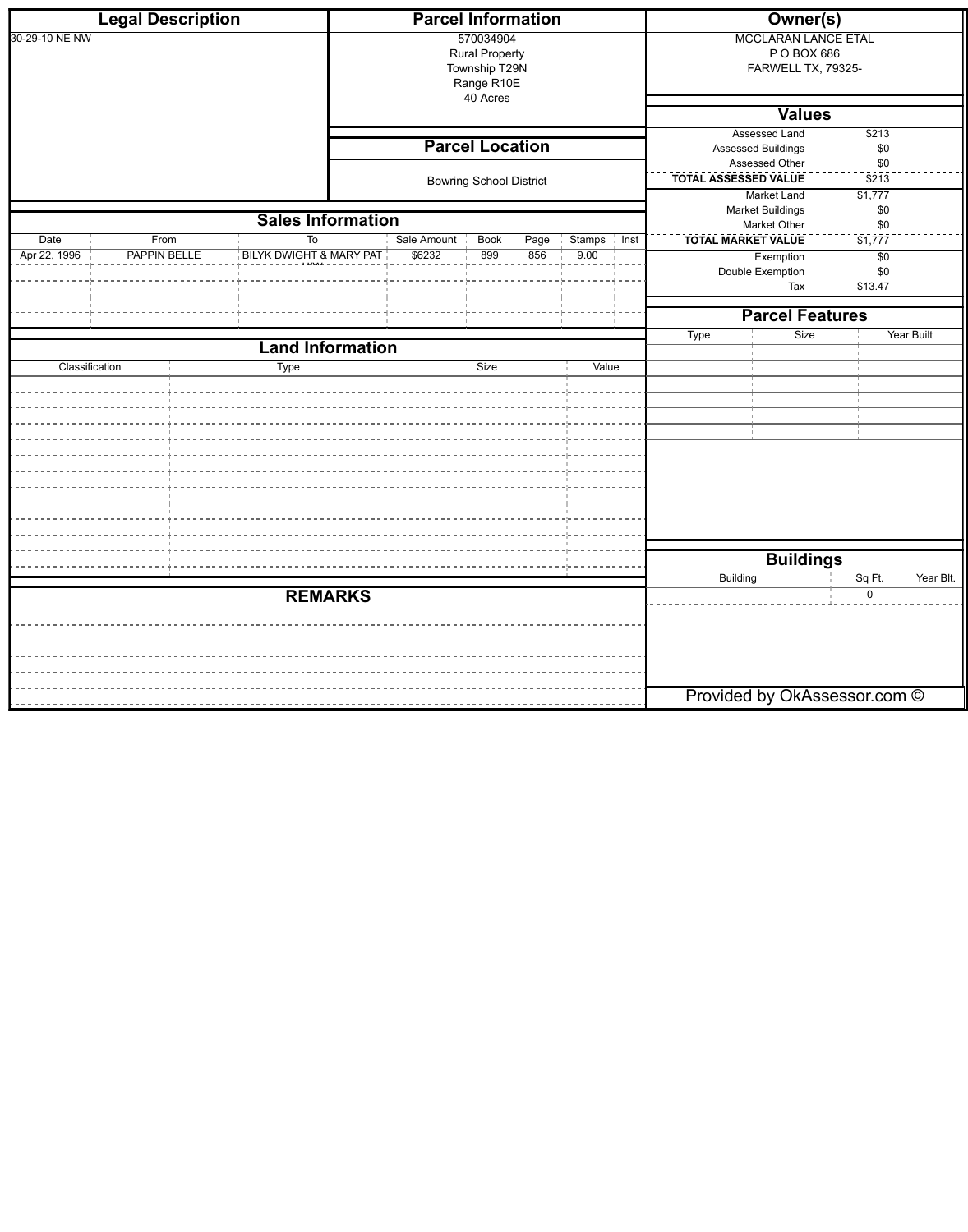|                          | <b>Residential (570034904)</b>                       |                     |              |                              |
|--------------------------|------------------------------------------------------|---------------------|--------------|------------------------------|
| Living Space<br>Bedrooms | <b>Bathrooms</b><br><b>Total Rooms</b><br>Year Built | Value<br>Year Remod |              |                              |
|                          |                                                      | \$0                 |              |                              |
| <b>Roof Type</b>         | <b>Primary Wall</b>                                  | Quality             |              |                              |
| Composition              | Plywood                                              | $A+$                |              |                              |
| Built Up Rock            | Hardboard                                            | A                   |              |                              |
| Wood Shingle             | Stucco                                               | A-                  |              |                              |
| Wood Shake               | Siding                                               | $B+$                |              |                              |
| Concrete Tile            | Shingle                                              | B                   |              |                              |
| Clay Tile                | Masonry Veneer                                       | B-                  |              |                              |
| Galvinized Metal         | Common Brick                                         | $C+$                |              |                              |
| Slate                    | Face Brick                                           | $\mathsf{C}$        |              |                              |
|                          | Stone                                                | $C-$                |              |                              |
| <b>Garage</b>            | Concrete lock                                        | $D+$                |              |                              |
| <b>Detached Garage</b>   | <b>Rustic Log</b>                                    | D                   |              |                              |
| <b>Built In Garage</b>   | Metal/Steel                                          | $D-$                | $\checkmark$ |                              |
| Attached Garage          | Vinyl                                                |                     |              |                              |
| Carport (Flat Roof)      | Poured Concrete                                      | <b>Condition</b>    |              |                              |
| Carport (Gable Roof)     |                                                      | Fair                |              |                              |
|                          | <b>Secondary Wall</b>                                | Average             |              |                              |
|                          | Plywood                                              | Good                |              | <b>REMARKS</b>               |
| <b>Garage</b>            | Hardboard                                            | Excellent           |              |                              |
| Area                     | Stucco                                               |                     |              |                              |
|                          | Siding                                               | Heat / Air 2        |              |                              |
| <b>Heat/Air 1</b>        | Shingle                                              | None                |              |                              |
|                          | Masonry Veneer                                       | Forced Air          | $\checkmark$ |                              |
| None                     | $\checkmark$<br>Common Brick                         | Warm & Cooled Air   |              |                              |
| <b>Forced Air</b>        | Face Brick                                           | <b>Stove Heat</b>   |              |                              |
| Floor Furnace            | Stone                                                |                     |              |                              |
| <b>Wall Furnace</b>      | Concrete lock                                        |                     |              |                              |
| <b>Gravity Furnace</b>   | <b>Rustic Log</b>                                    |                     |              |                              |
| <b>Floor Radiant</b>     | Metal/Steel                                          |                     |              |                              |
| Ceiling Radiant          | Vinyl                                                |                     |              |                              |
| Baseboard Electric       | <b>Poured Concrete</b>                               |                     |              |                              |
| Refrig Shared Ducts      |                                                      |                     |              |                              |
| Warm & Cooled Air        | <b>Foundation</b>                                    |                     |              |                              |
| <b>Evap Cooling</b>      |                                                      |                     |              |                              |
| Rev Heat Pump w/ Duct    | <b>Concrete Slab</b>                                 |                     |              |                              |
| Refrig w/ Duct           | Concrete Block/6                                     |                     |              |                              |
| Warm & Cooled Air        | Concrete Block/8                                     |                     |              |                              |
| Radiator Steam           | Concrete Block/12                                    |                     |              |                              |
| Stove Heat               | Poured Concrete/6                                    |                     |              |                              |
|                          | Poured Concrete/8                                    |                     |              | Provided by OkAssessor.com © |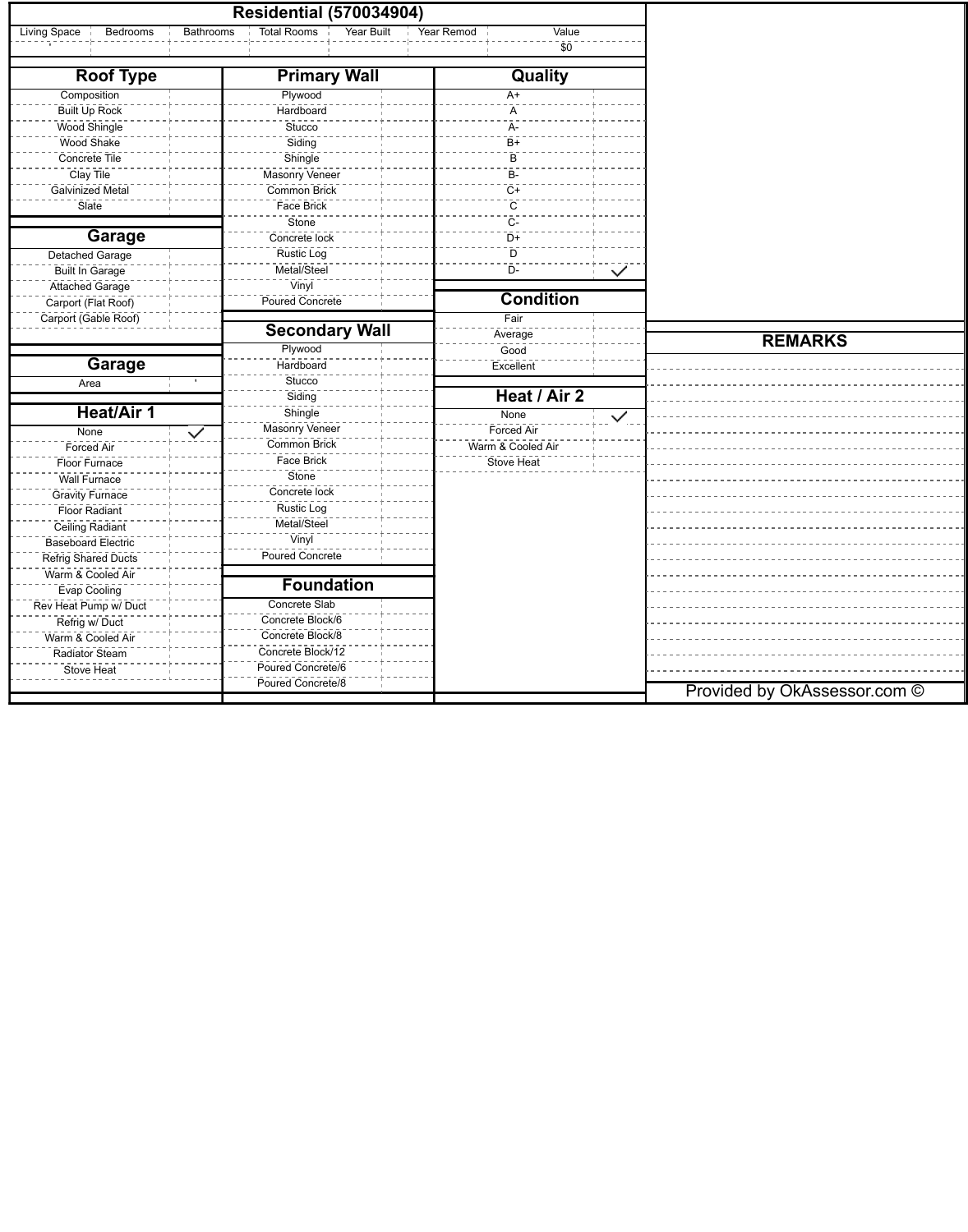|      | <b>Legal Description</b>               |                          |                | <b>Parcel Information</b> |                                                                   |      |                         |                                                  | <b>Owner(s)</b>                                                 |                       |                   |
|------|----------------------------------------|--------------------------|----------------|---------------------------|-------------------------------------------------------------------|------|-------------------------|--------------------------------------------------|-----------------------------------------------------------------|-----------------------|-------------------|
|      | 30-29-10 SW SE, SE SW, LOT 4 LESS 3.2A |                          |                |                           | 570034906<br><b>Rural Property</b><br>Township T29N<br>Range R10E |      |                         |                                                  | <b>MCCLARAN LANCE ETAL</b><br>P O BOX 686<br>FARWELL TX, 79325- |                       |                   |
|      |                                        |                          |                |                           | 116.13 Acres                                                      |      |                         |                                                  | <b>Values</b>                                                   |                       |                   |
|      |                                        |                          |                |                           |                                                                   |      |                         |                                                  | <b>Assessed Land</b>                                            | \$620                 |                   |
|      |                                        |                          |                |                           | <b>Parcel Location</b>                                            |      |                         |                                                  | Assessed Buildings<br>Assessed Other                            | \$0<br>\$0            |                   |
|      |                                        |                          |                |                           | <b>Bowring School District</b>                                    |      |                         | <b>TOTAL ASSESSED VALUE</b><br>$\overline{$}620$ |                                                                 |                       |                   |
|      |                                        |                          |                |                           |                                                                   |      |                         |                                                  | Market Land                                                     | \$5,166               |                   |
|      |                                        | <b>Sales Information</b> |                |                           |                                                                   |      |                         |                                                  | <b>Market Buildings</b><br>Market Other                         | \$0<br>\$0            |                   |
| Date | From                                   | To                       |                | Sale Amount               | Book                                                              | Page | <b>Stamps</b><br>⊹ Inst |                                                  | <b>TOTAL MARKET VALUE</b>                                       | \$5,166               |                   |
|      |                                        |                          |                |                           |                                                                   |      |                         |                                                  | Exemption                                                       | $\overline{50}$       |                   |
|      |                                        |                          |                |                           |                                                                   |      |                         |                                                  | Double Exemption<br>Tax                                         | \$0<br>\$39.17        |                   |
|      |                                        |                          |                |                           |                                                                   |      |                         |                                                  |                                                                 |                       |                   |
|      |                                        |                          |                |                           |                                                                   |      |                         |                                                  | <b>Parcel Features</b>                                          |                       |                   |
|      |                                        | <b>Land Information</b>  |                |                           |                                                                   |      |                         | <b>Type</b>                                      | Size                                                            |                       | <b>Year Built</b> |
|      | Classification                         | Type                     |                |                           | Size                                                              |      | Value                   |                                                  |                                                                 |                       |                   |
|      |                                        |                          |                |                           |                                                                   |      |                         |                                                  |                                                                 |                       |                   |
|      |                                        |                          |                |                           |                                                                   |      |                         |                                                  |                                                                 |                       |                   |
|      |                                        |                          |                |                           |                                                                   |      |                         |                                                  |                                                                 |                       |                   |
|      |                                        |                          |                |                           |                                                                   |      |                         |                                                  |                                                                 |                       |                   |
|      |                                        |                          |                |                           |                                                                   |      |                         |                                                  |                                                                 |                       |                   |
|      |                                        |                          |                |                           |                                                                   |      |                         |                                                  |                                                                 |                       |                   |
|      |                                        |                          |                |                           |                                                                   |      |                         |                                                  |                                                                 |                       |                   |
|      |                                        |                          |                |                           |                                                                   |      |                         |                                                  |                                                                 |                       |                   |
|      |                                        |                          |                |                           |                                                                   |      |                         |                                                  |                                                                 |                       |                   |
|      |                                        |                          |                |                           |                                                                   |      | <b>Buildings</b>        |                                                  |                                                                 |                       |                   |
|      |                                        |                          |                |                           |                                                                   |      |                         | <b>Building</b>                                  |                                                                 | Sq Ft.<br>$\mathbf 0$ | Year Blt.         |
|      |                                        |                          | <b>REMARKS</b> |                           |                                                                   |      |                         |                                                  |                                                                 |                       |                   |
|      |                                        |                          |                |                           |                                                                   |      |                         |                                                  |                                                                 |                       |                   |
|      |                                        |                          |                |                           |                                                                   |      |                         |                                                  |                                                                 |                       |                   |
|      |                                        |                          |                |                           |                                                                   |      |                         |                                                  |                                                                 |                       |                   |
|      |                                        |                          |                |                           |                                                                   |      |                         |                                                  | Provided by OkAssessor.com ©                                    |                       |                   |
|      |                                        |                          |                |                           |                                                                   |      |                         |                                                  |                                                                 |                       |                   |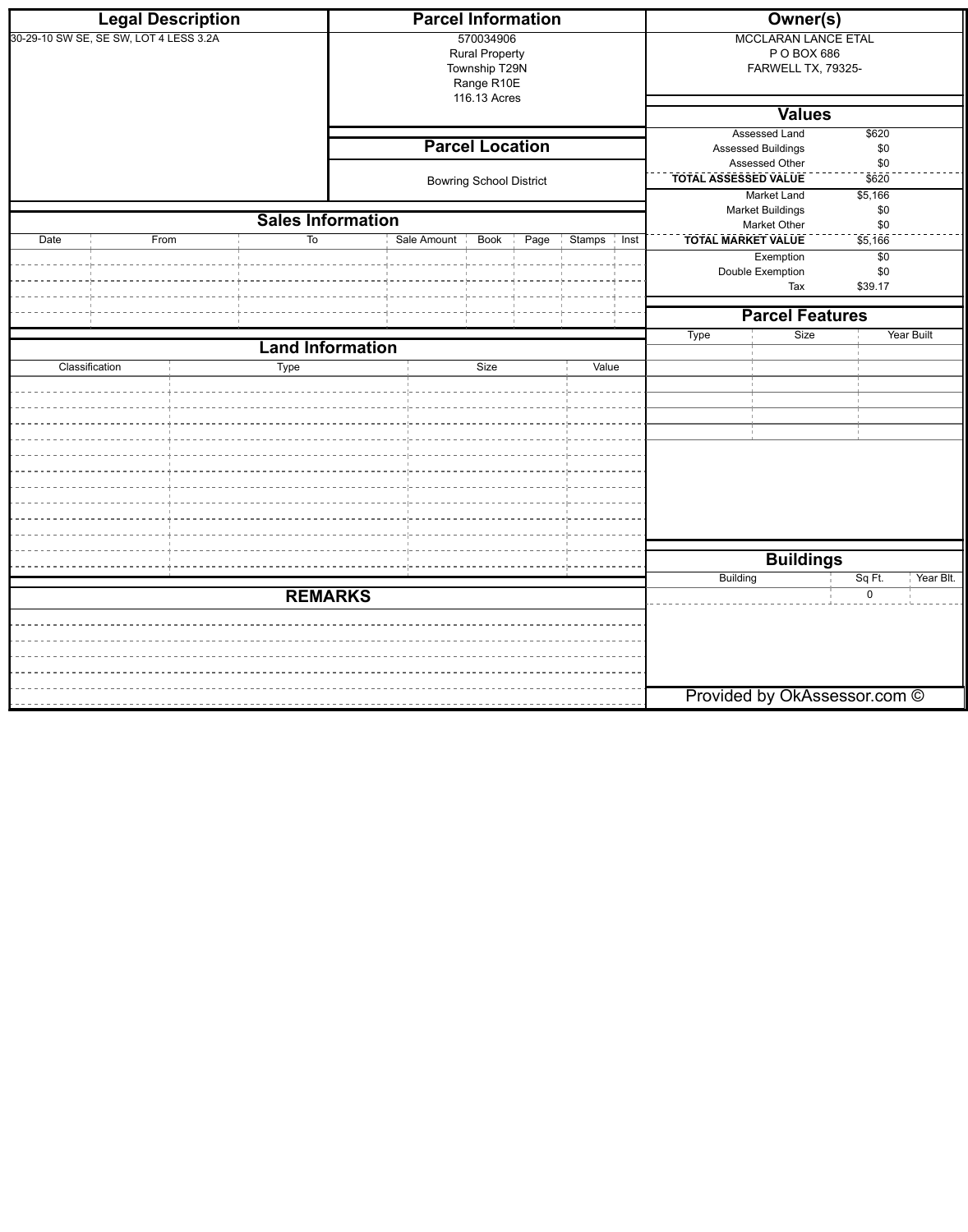|                          |                  | <b>Residential (570034906)</b>          |                     |              |                              |
|--------------------------|------------------|-----------------------------------------|---------------------|--------------|------------------------------|
| Living Space<br>Bedrooms | <b>Bathrooms</b> | <b>Total Rooms</b><br><b>Year Built</b> | Value<br>Year Remod |              |                              |
|                          |                  |                                         | \$0                 |              |                              |
| <b>Roof Type</b>         |                  | <b>Primary Wall</b>                     | Quality             |              |                              |
| Composition              |                  | Plywood                                 | $A+$                |              |                              |
| Built Up Rock            |                  | Hardboard                               | A                   |              |                              |
| Wood Shingle             |                  | Stucco                                  | A-                  |              |                              |
| Wood Shake               |                  | Siding                                  | $B+$                |              |                              |
| Concrete Tile            |                  | Shingle                                 | B                   |              |                              |
| Clay Tile                |                  | Masonry Veneer                          | B-                  |              |                              |
| Galvinized Metal         |                  | Common Brick                            | $C+$                |              |                              |
| Slate                    |                  | Face Brick                              | $\mathsf{C}$        |              |                              |
|                          |                  | Stone                                   | $C-$                |              |                              |
| <b>Garage</b>            |                  | Concrete lock                           | $D+$                |              |                              |
| <b>Detached Garage</b>   |                  | <b>Rustic Log</b>                       | D                   |              |                              |
| <b>Built In Garage</b>   |                  | Metal/Steel                             | $D-$                | $\checkmark$ |                              |
| Attached Garage          |                  | Vinyl                                   |                     |              |                              |
| Carport (Flat Roof)      |                  | Poured Concrete                         | <b>Condition</b>    |              |                              |
| Carport (Gable Roof)     |                  |                                         | Fair                |              |                              |
|                          |                  | <b>Secondary Wall</b>                   | Average             |              |                              |
|                          |                  | Plywood                                 | Good                |              | <b>REMARKS</b>               |
| <b>Garage</b>            |                  | Hardboard                               | Excellent           |              |                              |
| Area                     |                  | Stucco                                  |                     |              |                              |
|                          |                  | Siding                                  | Heat / Air 2        |              |                              |
| <b>Heat/Air 1</b>        |                  | Shingle                                 | None                | $\checkmark$ |                              |
| None                     | $\checkmark$     | Masonry Veneer                          | Forced Air          |              |                              |
| <b>Forced Air</b>        |                  | Common Brick                            | Warm & Cooled Air   |              |                              |
| Floor Furnace            |                  | Face Brick                              | <b>Stove Heat</b>   |              |                              |
| <b>Wall Furnace</b>      |                  | Stone                                   |                     |              |                              |
| <b>Gravity Furnace</b>   |                  | Concrete lock                           |                     |              |                              |
| <b>Floor Radiant</b>     |                  | <b>Rustic Log</b>                       |                     |              |                              |
| Ceiling Radiant          |                  | Metal/Steel                             |                     |              |                              |
| Baseboard Electric       |                  | Vinyl                                   |                     |              |                              |
| Refrig Shared Ducts      |                  | <b>Poured Concrete</b>                  |                     |              |                              |
| Warm & Cooled Air        |                  |                                         |                     |              |                              |
|                          |                  | <b>Foundation</b>                       |                     |              |                              |
| <b>Evap Cooling</b>      |                  | <b>Concrete Slab</b>                    |                     |              |                              |
| Rev Heat Pump w/ Duct    |                  | Concrete Block/6                        |                     |              |                              |
| Refrig w/ Duct           |                  | Concrete Block/8                        |                     |              |                              |
| Warm & Cooled Air        |                  | Concrete Block/12                       |                     |              |                              |
| Radiator Steam           |                  | Poured Concrete/6                       |                     |              |                              |
| Stove Heat               |                  | Poured Concrete/8                       |                     |              |                              |
|                          |                  |                                         |                     |              | Provided by OkAssessor.com © |
|                          |                  |                                         |                     |              |                              |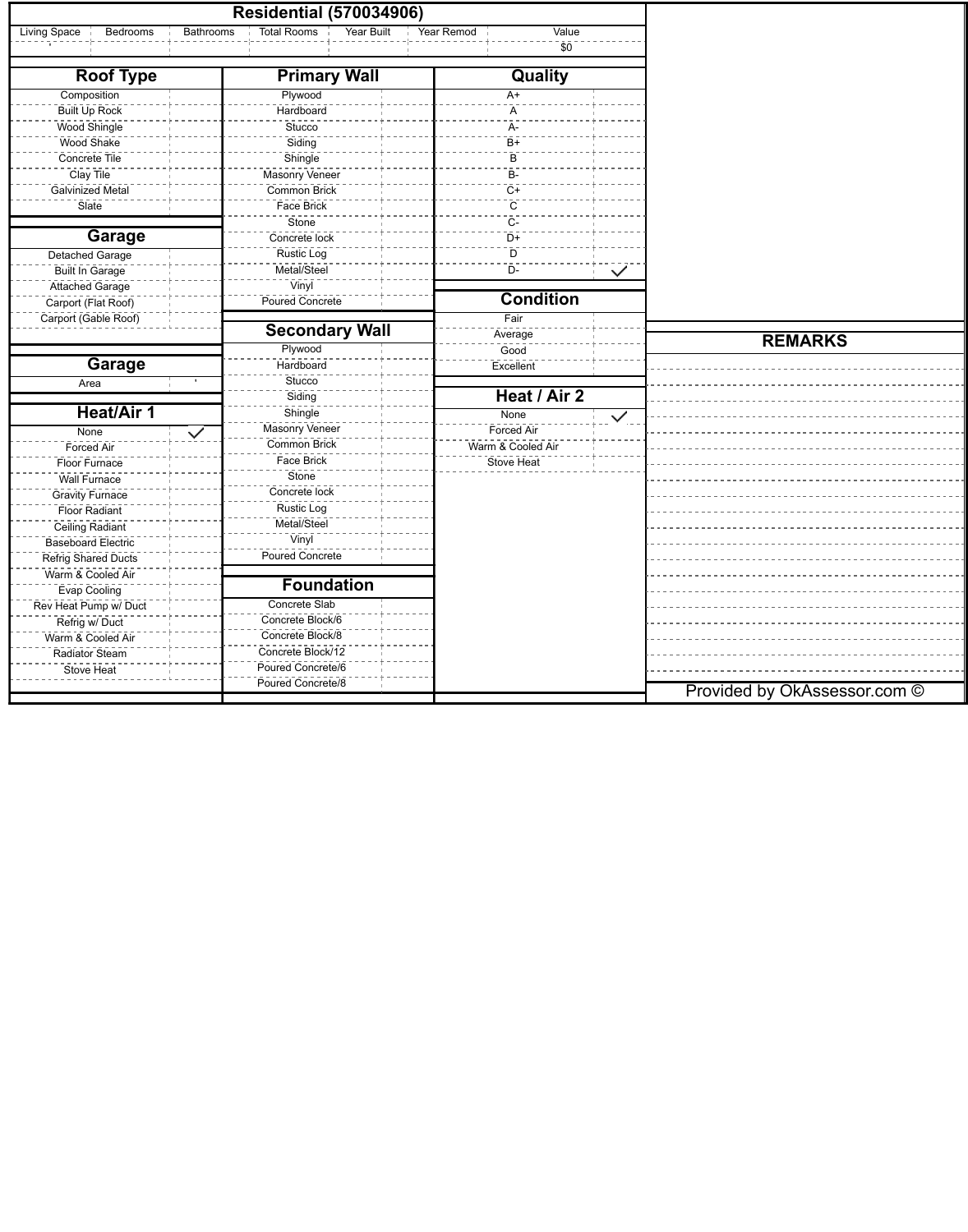|                           | <b>Legal Description</b>                      |                          | <b>Parcel Information</b> |                                                                   |      |               |                    |                                                                                      | <b>Owner(s)</b>                                                 |                        |                   |
|---------------------------|-----------------------------------------------|--------------------------|---------------------------|-------------------------------------------------------------------|------|---------------|--------------------|--------------------------------------------------------------------------------------|-----------------------------------------------------------------|------------------------|-------------------|
| 30-29-10 LOT 1 LESS 13.2A |                                               |                          |                           | 570034922<br><b>Rural Property</b><br>Township T29N<br>Range R10E |      |               |                    |                                                                                      | <b>MCCLARAN LANCE ETAL</b><br>P O BOX 686<br>FARWELL TX, 79325- |                        |                   |
|                           |                                               |                          |                           | 26.76 Acres                                                       |      |               |                    |                                                                                      | <b>Values</b>                                                   |                        |                   |
|                           |                                               |                          |                           |                                                                   |      |               |                    |                                                                                      | <b>Assessed Land</b>                                            | \$336                  |                   |
|                           |                                               |                          |                           | <b>Parcel Location</b>                                            |      |               |                    |                                                                                      | Assessed Buildings                                              | \$0                    |                   |
|                           |                                               |                          |                           | <b>Bowring School District</b>                                    |      |               |                    | Assessed Other<br>\$0<br><b>TOTAL ASSESSED VALUE</b><br>$\overline{$}3\overline{36}$ |                                                                 |                        |                   |
|                           |                                               |                          |                           |                                                                   |      |               |                    |                                                                                      | Market Land<br><b>Market Buildings</b>                          | $\sqrt{$2,801}$<br>\$0 |                   |
|                           |                                               | <b>Sales Information</b> |                           |                                                                   |      |               |                    |                                                                                      | Market Other                                                    | \$0                    |                   |
| Date                      | From                                          | To                       | Sale Amount               | <b>Book</b>                                                       | Page | <b>Stamps</b> | $\frac{1}{1}$ Inst | <b>TOTAL MARKET VALUE</b>                                                            |                                                                 | $\sqrt{2,801}$         |                   |
| Jul 18, 1997              | KOPP EARL E & CAROLYN K CAB ENTERPRISES L L C |                          | \$20000                   | 930                                                               | 532  | 30.00         |                    |                                                                                      | Exemption<br>Double Exemption                                   | $\sqrt{6}$<br>\$0      |                   |
|                           |                                               |                          |                           |                                                                   |      |               |                    |                                                                                      | Tax                                                             | \$21.24                |                   |
|                           |                                               |                          |                           |                                                                   |      |               |                    |                                                                                      | <b>Parcel Features</b>                                          |                        |                   |
|                           |                                               |                          |                           |                                                                   |      |               |                    | Type                                                                                 | Size                                                            |                        | <b>Year Built</b> |
|                           |                                               | <b>Land Information</b>  |                           |                                                                   |      |               |                    |                                                                                      |                                                                 |                        |                   |
|                           | Classification                                | <b>Type</b>              |                           | Size                                                              |      | Value         |                    |                                                                                      |                                                                 |                        |                   |
|                           |                                               |                          |                           |                                                                   |      |               |                    |                                                                                      |                                                                 |                        |                   |
|                           |                                               |                          |                           |                                                                   |      |               |                    |                                                                                      |                                                                 |                        |                   |
|                           |                                               |                          |                           |                                                                   |      |               |                    |                                                                                      |                                                                 |                        |                   |
|                           |                                               |                          |                           |                                                                   |      |               |                    |                                                                                      |                                                                 |                        |                   |
|                           |                                               |                          |                           |                                                                   |      |               |                    |                                                                                      |                                                                 |                        |                   |
|                           |                                               |                          |                           |                                                                   |      |               |                    |                                                                                      |                                                                 |                        |                   |
|                           |                                               |                          |                           |                                                                   |      |               |                    |                                                                                      |                                                                 |                        |                   |
|                           |                                               |                          |                           |                                                                   |      |               |                    |                                                                                      |                                                                 |                        |                   |
|                           |                                               |                          |                           |                                                                   |      |               |                    |                                                                                      |                                                                 |                        |                   |
|                           |                                               |                          |                           |                                                                   |      |               |                    | <b>Buildings</b>                                                                     |                                                                 | Year Blt.              |                   |
|                           |                                               | <b>REMARKS</b>           |                           |                                                                   |      |               |                    | <b>Building</b>                                                                      |                                                                 | Sq Ft.<br>0            |                   |
|                           |                                               |                          |                           |                                                                   |      |               |                    |                                                                                      |                                                                 |                        |                   |
|                           |                                               |                          |                           |                                                                   |      |               |                    |                                                                                      |                                                                 |                        |                   |
|                           |                                               |                          |                           |                                                                   |      |               |                    |                                                                                      |                                                                 |                        |                   |
|                           |                                               |                          |                           |                                                                   |      |               |                    |                                                                                      |                                                                 |                        |                   |
|                           |                                               |                          |                           |                                                                   |      |               |                    |                                                                                      | Provided by OkAssessor.com ©                                    |                        |                   |
|                           |                                               |                          |                           |                                                                   |      |               |                    |                                                                                      |                                                                 |                        |                   |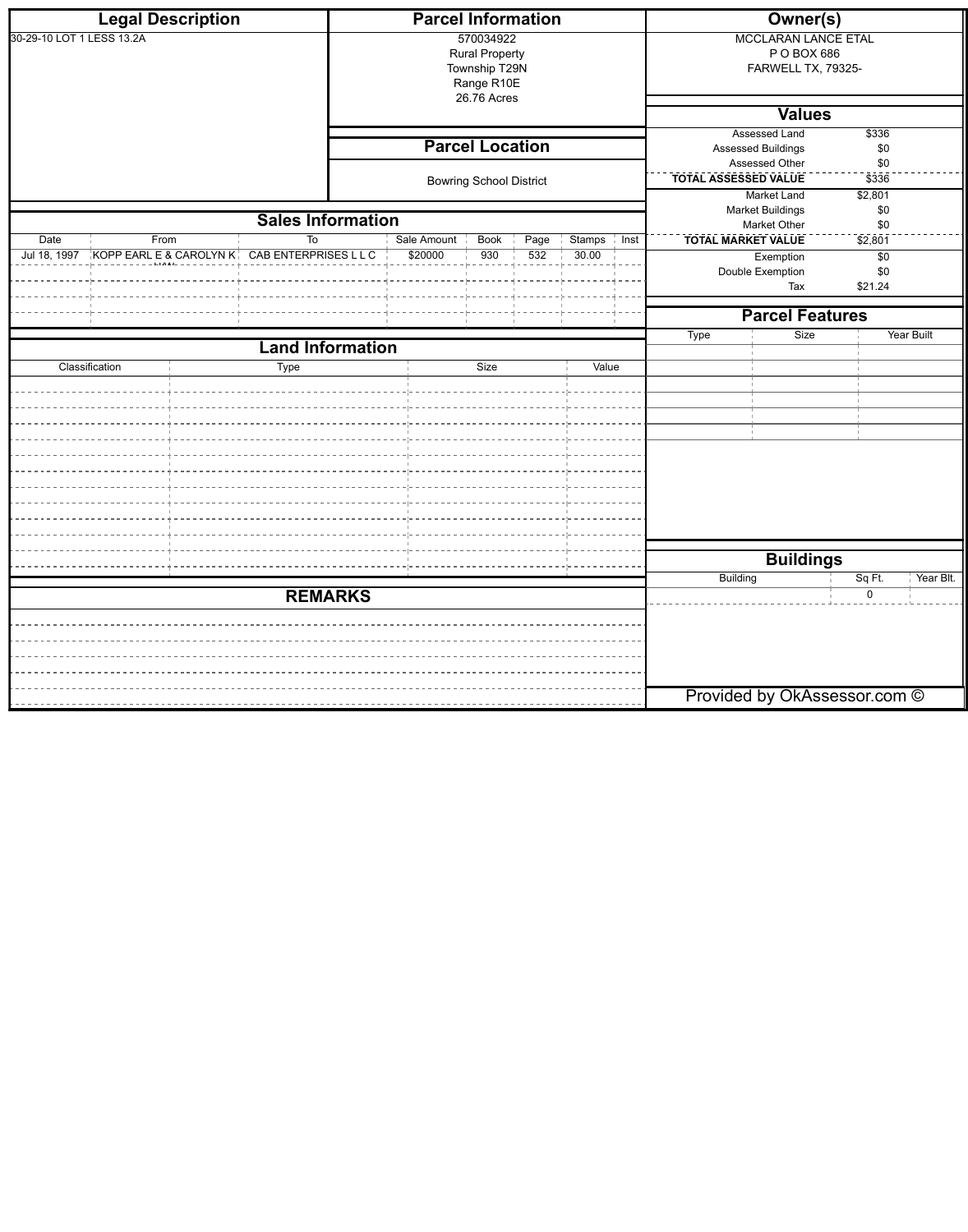|                                     |                  | <b>Residential (570034922)</b>   |            |                   |              |                              |
|-------------------------------------|------------------|----------------------------------|------------|-------------------|--------------|------------------------------|
| Living Space<br>Bedrooms            | <b>Bathrooms</b> | <b>Total Rooms</b><br>Year Built | Year Remod | Value             |              |                              |
|                                     |                  |                                  |            | \$0               |              |                              |
| <b>Roof Type</b>                    |                  | <b>Primary Wall</b>              |            | Quality           |              |                              |
| Composition                         |                  | Plywood                          |            | $A+$              |              |                              |
| Built Up Rock                       |                  | Hardboard                        |            | A                 |              |                              |
| Wood Shingle                        |                  | Stucco                           |            | A-                |              |                              |
| Wood Shake                          |                  | Siding                           |            | $B+$              |              |                              |
| Concrete Tile                       |                  | Shingle                          |            | B                 |              |                              |
| Clay Tile                           |                  | Masonry Veneer                   |            | B-                |              |                              |
| Galvinized Metal                    |                  | Common Brick                     |            | $C+$              |              |                              |
| Slate                               |                  | Face Brick                       |            | $\mathsf{C}$      |              |                              |
|                                     |                  | Stone                            |            | $C-$              |              |                              |
| <b>Garage</b>                       |                  | Concrete lock                    |            | $D+$              |              |                              |
| <b>Detached Garage</b>              |                  | <b>Rustic Log</b>                |            | D                 |              |                              |
| <b>Built In Garage</b>              |                  | Metal/Steel                      |            | $D-$              | $\checkmark$ |                              |
| Attached Garage                     |                  | Vinyl                            |            |                   |              |                              |
| Carport (Flat Roof)                 |                  | Poured Concrete                  |            | <b>Condition</b>  |              |                              |
| Carport (Gable Roof)                |                  |                                  |            | Fair              |              |                              |
|                                     |                  | <b>Secondary Wall</b>            |            | Average           |              |                              |
|                                     |                  | Plywood                          |            | Good              |              | <b>REMARKS</b>               |
| <b>Garage</b>                       |                  | Hardboard                        |            | Excellent         |              |                              |
| Area                                |                  | Stucco                           |            |                   |              |                              |
|                                     |                  | Siding                           |            | Heat / Air 2      |              |                              |
| <b>Heat/Air 1</b>                   |                  | Shingle                          |            | None              | $\checkmark$ |                              |
| None                                | $\checkmark$     | Masonry Veneer                   |            | Forced Air        |              |                              |
| <b>Forced Air</b>                   |                  | Common Brick                     |            | Warm & Cooled Air |              |                              |
| Floor Furnace                       |                  | Face Brick                       |            | <b>Stove Heat</b> |              |                              |
| <b>Wall Furnace</b>                 |                  | Stone                            |            |                   |              |                              |
| <b>Gravity Furnace</b>              |                  | Concrete lock                    |            |                   |              |                              |
| <b>Floor Radiant</b>                |                  | <b>Rustic Log</b>                |            |                   |              |                              |
| Ceiling Radiant                     |                  | Metal/Steel                      |            |                   |              |                              |
| Baseboard Electric                  |                  | Vinyl                            |            |                   |              |                              |
| Refrig Shared Ducts                 |                  | <b>Poured Concrete</b>           |            |                   |              |                              |
| Warm & Cooled Air                   |                  |                                  |            |                   |              |                              |
|                                     |                  | <b>Foundation</b>                |            |                   |              |                              |
| <b>Evap Cooling</b>                 |                  | <b>Concrete Slab</b>             |            |                   |              |                              |
| Rev Heat Pump w/ Duct               |                  | Concrete Block/6                 |            |                   |              |                              |
| Refrig w/ Duct<br>Warm & Cooled Air |                  | Concrete Block/8                 |            |                   |              |                              |
|                                     |                  | Concrete Block/12                |            |                   |              |                              |
| Radiator Steam                      |                  | Poured Concrete/6                |            |                   |              |                              |
| Stove Heat                          |                  | Poured Concrete/8                |            |                   |              |                              |
|                                     |                  |                                  |            |                   |              | Provided by OkAssessor.com © |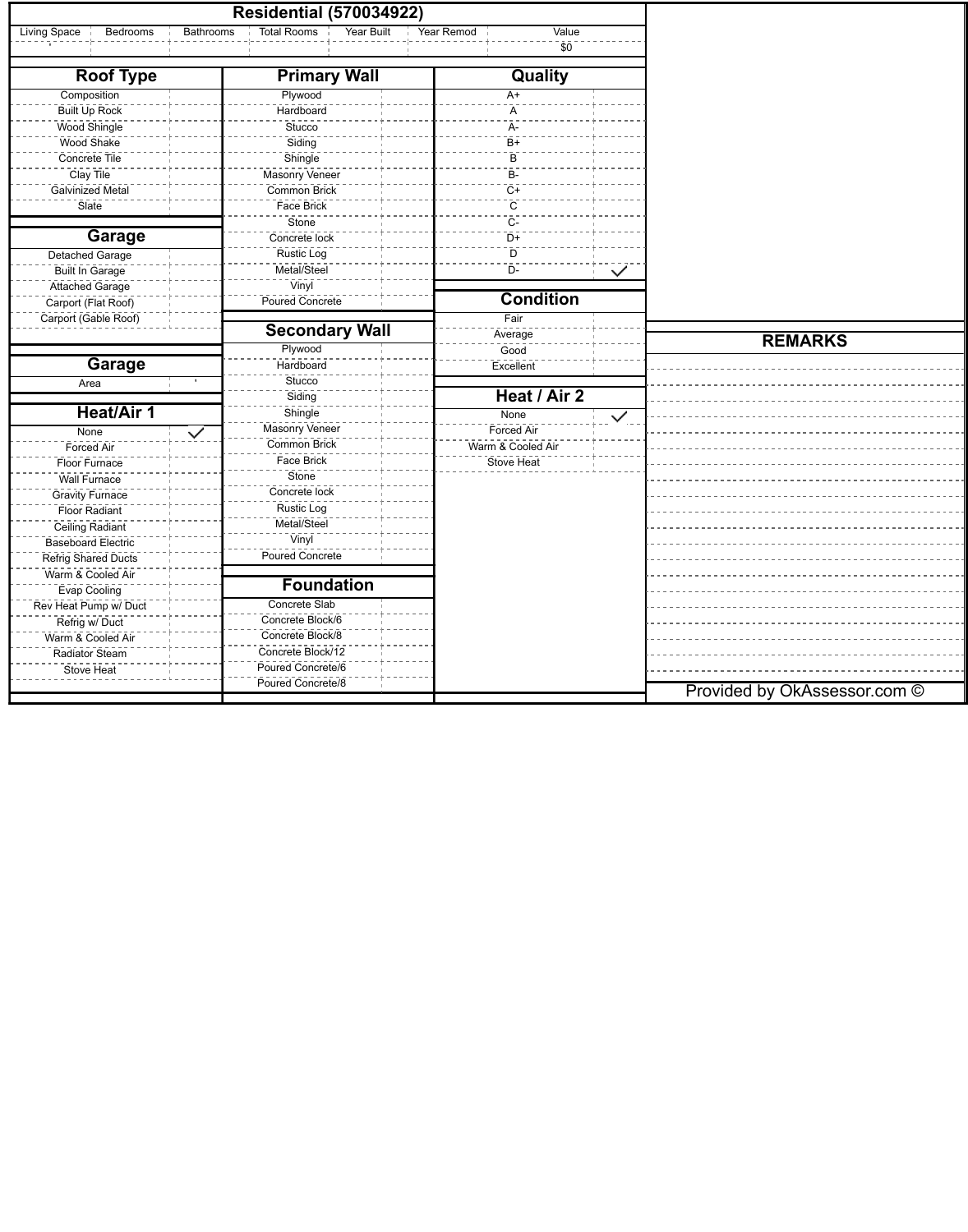|                      | <b>Legal Description</b>                                                                                                                                                            |                          |  | <b>Parcel Information</b>                                                         |      |                                               | Owner(s)                                                                                                                                                                |                                      |                                              |  |
|----------------------|-------------------------------------------------------------------------------------------------------------------------------------------------------------------------------------|--------------------------|--|-----------------------------------------------------------------------------------|------|-----------------------------------------------|-------------------------------------------------------------------------------------------------------------------------------------------------------------------------|--------------------------------------|----------------------------------------------|--|
|                      | 31-29-10 N/2 SE SE, N/2 N/2 S/2 SE SE, N/2 S/2 NW SW SE, NE<br>SW SE, N/2 N/2 SE SW SE, NE SW, N/2 NE SE SW, N/2 S/2 NE<br>SE SW, N/2 NW SW SE, LOTS 1, 2, 3, 4, E/2 NW, NE, N/2 SE |                          |  | 570034926<br><b>Rural Property</b><br>Township T29N<br>Range R10E<br>570.96 Acres |      |                                               | <b>MCCLARAN LANCE ETAL</b><br>P O BOX 686<br>FARWELL TX, 79325-                                                                                                         |                                      |                                              |  |
|                      |                                                                                                                                                                                     |                          |  |                                                                                   |      |                                               |                                                                                                                                                                         | <b>Values</b>                        |                                              |  |
|                      |                                                                                                                                                                                     |                          |  | <b>Parcel Location</b><br>7826 4901<br><b>Bowring School District</b>             |      |                                               | <b>Assessed Land</b><br>\$6,369<br><b>Assessed Buildings</b><br>\$23,411<br>Assessed Other<br>\$0<br><b>TOTAL ASSESSED VALUE</b><br>\$29,780<br>Market Land<br>\$53,078 |                                      |                                              |  |
|                      |                                                                                                                                                                                     |                          |  |                                                                                   |      |                                               |                                                                                                                                                                         | <b>Market Buildings</b>              | \$195,093                                    |  |
|                      |                                                                                                                                                                                     | <b>Sales Information</b> |  | <b>Book</b>                                                                       | Page |                                               |                                                                                                                                                                         | <b>Market Other</b>                  | \$0                                          |  |
| Date<br>Sep 05, 1990 | From<br>Sale Amount<br>To<br>BILYK DWIGHT S & MARY P<br>KING BILLIE JEAN &<br>\$167500<br>784                                                                                       |                          |  |                                                                                   |      | <b>Stamps</b><br>$\frac{1}{1}$ Inst<br>251.25 | <b>TOTAL MARKET VALUE</b>                                                                                                                                               | Exemption<br>Double Exemption<br>Tax | \$248,171<br>$\sqrt{6}$<br>\$0<br>\$1,881.83 |  |
|                      |                                                                                                                                                                                     |                          |  |                                                                                   |      |                                               | <b>Parcel Features</b>                                                                                                                                                  |                                      |                                              |  |
|                      |                                                                                                                                                                                     |                          |  |                                                                                   |      |                                               | <b>Type</b>                                                                                                                                                             | Size                                 | <b>Year Built</b>                            |  |
| Classification       |                                                                                                                                                                                     | <b>Land Information</b>  |  |                                                                                   |      |                                               | 1 STORY MS<br><b>1 STORY FREE</b>                                                                                                                                       | $\mathsf{x}$                         | 2000                                         |  |
|                      |                                                                                                                                                                                     |                          |  |                                                                                   |      |                                               |                                                                                                                                                                         |                                      |                                              |  |
|                      |                                                                                                                                                                                     | <b>REMARKS</b>           |  |                                                                                   |      |                                               | <b>Building</b><br>One Story                                                                                                                                            | <b>Buildings</b>                     | Sq Ft.<br>Year Blt.<br>1,880<br>1972         |  |
|                      |                                                                                                                                                                                     |                          |  |                                                                                   |      |                                               | One Story                                                                                                                                                               | Provided by OkAssessor.com ©         | 583<br>1955                                  |  |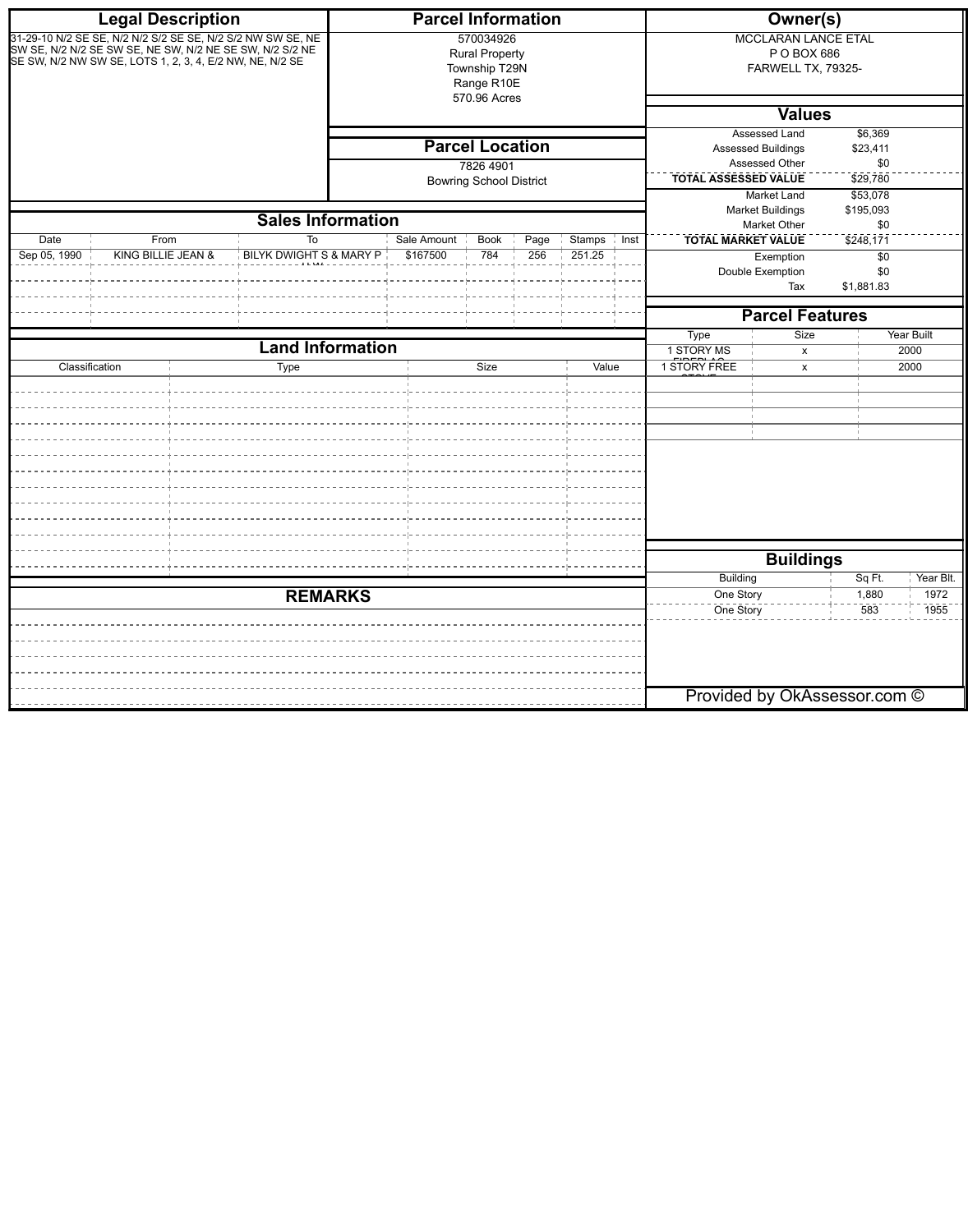|                                 | Residential One Story (570034926)             |                     |              |                              |
|---------------------------------|-----------------------------------------------|---------------------|--------------|------------------------------|
| <b>Living Space</b><br>Bedrooms | <b>Total Rooms</b><br>Year Built<br>Bathrooms | Year Remod<br>Value |              |                              |
| $\overline{1,880}$<br>3         | 1972<br>$\overline{7}$<br>$\mathbf{2}$        | \$0                 |              |                              |
| <b>Roof Type</b>                | <b>Primary Wall</b>                           | <b>Quality</b>      |              |                              |
| Composition                     | Plywood                                       | A+                  |              |                              |
| Built Up Rock                   | Hardboard<br>$\checkmark$                     | A                   |              |                              |
| Wood Shingle                    | Stucco                                        | A-                  |              |                              |
| Wood Shake                      | Siding                                        | $B +$               |              |                              |
| Concrete Tile                   | Shingle                                       | B                   |              |                              |
| Clay Tile                       | Masonry Veneer                                | <b>B-</b>           |              |                              |
| Galvinized Metal                | Common Brick<br>$\checkmark$                  | $C+$                |              |                              |
| Slate                           | Face Brick                                    | $\overline{C}$      |              |                              |
|                                 | Stone <sup>®</sup>                            | $C-$                | $\checkmark$ |                              |
| Garage                          | Concrete lock                                 | $D+$                |              |                              |
| <b>Detached Garage</b>          | Rustic Log                                    | D                   |              |                              |
| <b>Built In Garage</b>          | Metal/Steel                                   | $D -$               |              |                              |
| Attached Garage                 | Vinyl                                         |                     |              |                              |
| Carport (Flat Roof)             | Poured Concrete                               | <b>Condition</b>    |              |                              |
| Carport (Gable Roof)            |                                               | Fair                |              |                              |
|                                 | <b>Secondary Wall</b>                         | Average             |              | <b>REMARKS</b>               |
|                                 | Plywood                                       | Good                |              |                              |
| <b>Garage</b>                   | Hardboard                                     | Excellent           |              |                              |
| Area                            | <b>Stucco</b>                                 |                     |              |                              |
|                                 | Siding                                        | Heat / Air 2        |              |                              |
| <b>Heat/Air 1</b>               | Shingle                                       | None                | $\checkmark$ |                              |
| None                            | Masonry Veneer                                | Forced Air          |              |                              |
| Forced Air                      | Common Brick                                  | Warm & Cooled Air   |              |                              |
| Floor Furnace                   | <b>Face Brick</b>                             | Stove Heat          |              |                              |
| Wall Furnace                    | Stone                                         |                     |              |                              |
| <b>Gravity Furnace</b>          | Concrete lock                                 |                     |              |                              |
| <b>Floor Radiant</b>            | <b>Rustic Log</b>                             |                     |              |                              |
| <b>Ceiling Radiant</b>          | Metal/Steel                                   |                     |              |                              |
| Baseboard Electric              | Vinyl                                         |                     |              |                              |
| <b>Refrig Shared Ducts</b>      | Poured Concrete                               |                     |              |                              |
| Warm & Cooled Air               |                                               |                     |              |                              |
| <b>Evap Cooling</b>             | <b>Foundation</b>                             |                     |              |                              |
| Rev Heat Pump w/ Duct           | Concrete Slab<br>$\checkmark$                 |                     |              |                              |
| Refrig w/ Duct                  | Concrete Block/6                              |                     |              |                              |
| Warm & Cooled Air               | Concrete Block/8<br>$\checkmark$              |                     |              |                              |
| Radiator Steam                  | Concrete Block/12                             |                     |              |                              |
| <b>Stove Heat</b>               | Poured Concrete/6                             |                     |              |                              |
|                                 | Poured Concrete/8                             |                     |              | Provided by OkAssessor.com © |
|                                 |                                               |                     |              |                              |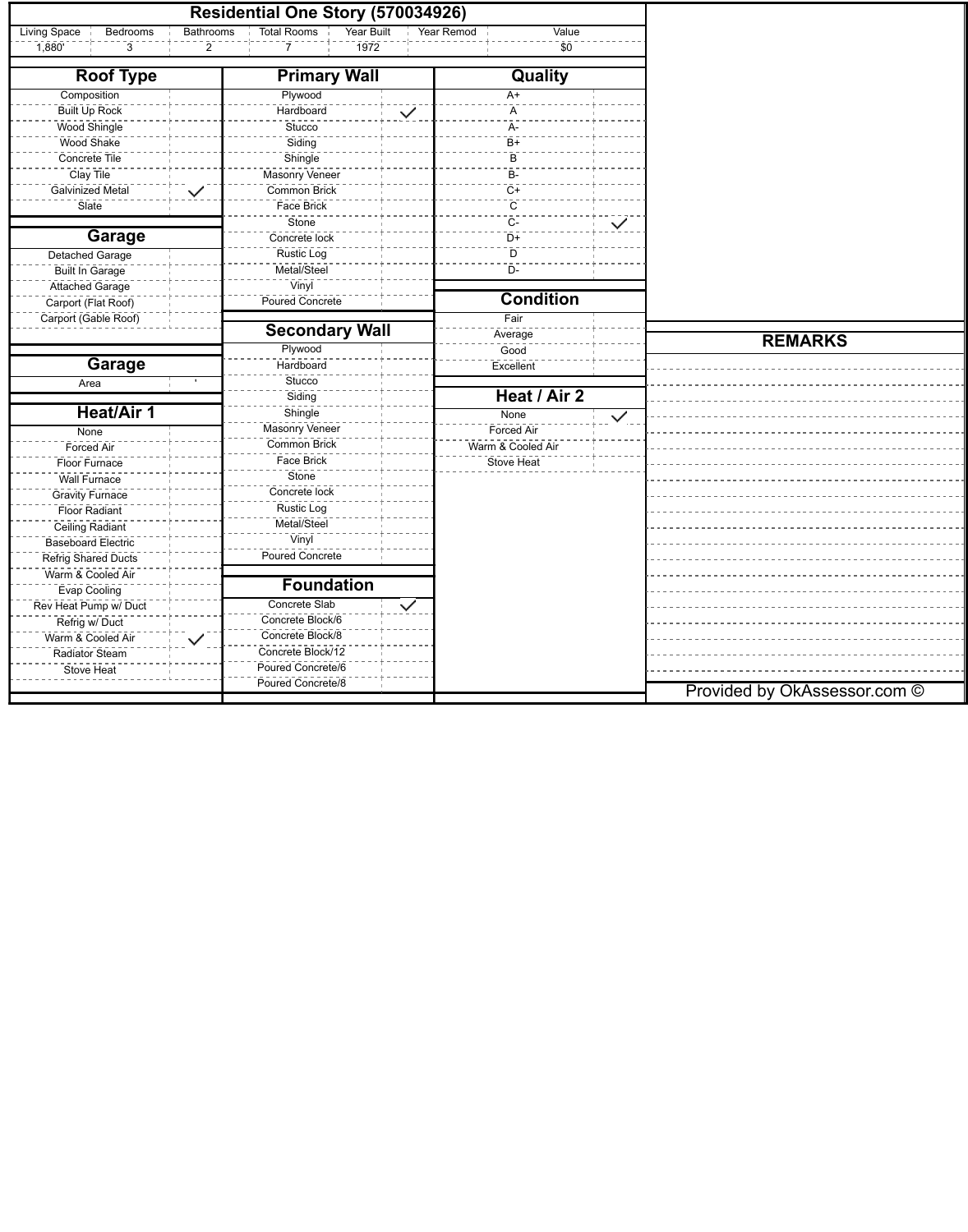|                                 | Residential One Story (570034926)                |                     |              |                              |
|---------------------------------|--------------------------------------------------|---------------------|--------------|------------------------------|
| <b>Living Space</b><br>Bedrooms | Bathrooms<br><b>Total Rooms</b><br>Year Built    | Value<br>Year Remod |              |                              |
| 583'<br>$\overline{2}$          | 1955<br>4                                        | \$0                 |              |                              |
| <b>Roof Type</b>                | <b>Primary Wall</b>                              |                     |              |                              |
| Composition                     | Plywood                                          | A+                  |              |                              |
| Built Up Rock                   | Hardboard<br>$\checkmark$                        | A                   |              |                              |
| Wood Shingle                    | Stucco                                           | A-                  |              |                              |
| Wood Shake                      | Siding                                           | $B+$                |              |                              |
| Concrete Tile                   | Shingle                                          | B                   |              |                              |
| Clay Tile                       | Masonry Veneer                                   | $B-$                |              |                              |
| Galvinized Metal                | Common Brick<br>$\checkmark$                     | $C+$                |              |                              |
| Slate                           | <b>Face Brick</b>                                | $\mathsf{C}$        |              |                              |
|                                 | Stone                                            | $C-$                | $\checkmark$ |                              |
| <b>Garage</b>                   | Concrete lock                                    | $D+$                |              |                              |
| Detached Garage                 | <b>Rustic Log</b>                                | D                   |              |                              |
| <b>Built In Garage</b>          | Metal/Steel                                      | $D -$               |              |                              |
| Attached Garage                 | Vinyl                                            |                     |              |                              |
| Carport (Flat Roof)             | Poured Concrete                                  | <b>Condition</b>    |              |                              |
| Carport (Gable Roof)            |                                                  | Fair                |              |                              |
|                                 | <b>Secondary Wall</b>                            | Average             |              |                              |
|                                 | Plywood                                          | Good                |              | <b>REMARKS</b>               |
| <b>Garage</b>                   | Hardboard                                        | Excellent           |              |                              |
| Area                            | Stucco                                           |                     |              |                              |
|                                 | Siding                                           | Heat / Air 2        |              |                              |
| <b>Heat/Air 1</b>               | Shingle                                          | None                | $\checkmark$ |                              |
| None                            | Masonry Veneer                                   | Forced Air          |              |                              |
| Forced Air                      | Common Brick                                     | Warm & Cooled Air   |              |                              |
| Floor Furnace                   | <b>Face Brick</b>                                | Stove Heat          |              |                              |
| Wall Furnace                    | Stone                                            |                     |              |                              |
| <b>Gravity Furnace</b>          | Concrete lock                                    |                     |              |                              |
| Floor Radiant                   | <b>Rustic Log</b>                                |                     |              |                              |
| Ceiling Radiant                 | Metal/Steel                                      |                     |              |                              |
| Baseboard Electric              | Vinyl                                            |                     |              |                              |
| Refrig Shared Ducts             | Poured Concrete                                  |                     |              |                              |
| Warm & Cooled Air               |                                                  |                     |              |                              |
| <b>Evap Cooling</b>             | <b>Foundation</b>                                |                     |              |                              |
| Rev Heat Pump w/ Duct           | <b>Concrete Slab</b>                             |                     |              |                              |
| Refrig w/ Duct                  | Concrete Block/6                                 |                     |              |                              |
| Warm & Cooled Air               | Concrete Block/8<br>$\checkmark$<br>$\checkmark$ |                     |              |                              |
| Radiator Steam                  | Concrete Block/12                                |                     |              |                              |
| Stove Heat                      | Poured Concrete/6                                |                     |              |                              |
|                                 | Poured Concrete/8                                |                     |              |                              |
|                                 |                                                  |                     |              | Provided by OkAssessor.com © |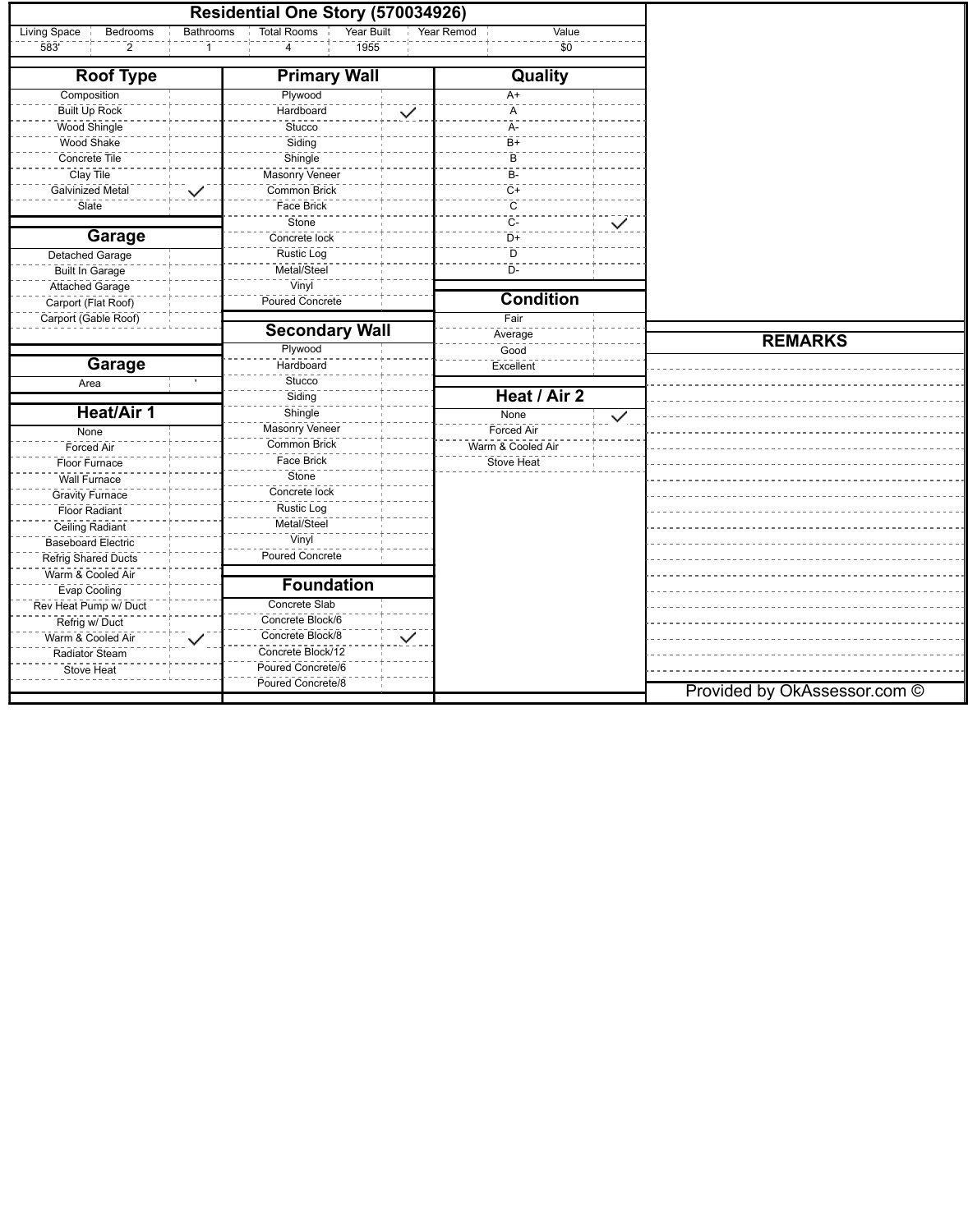

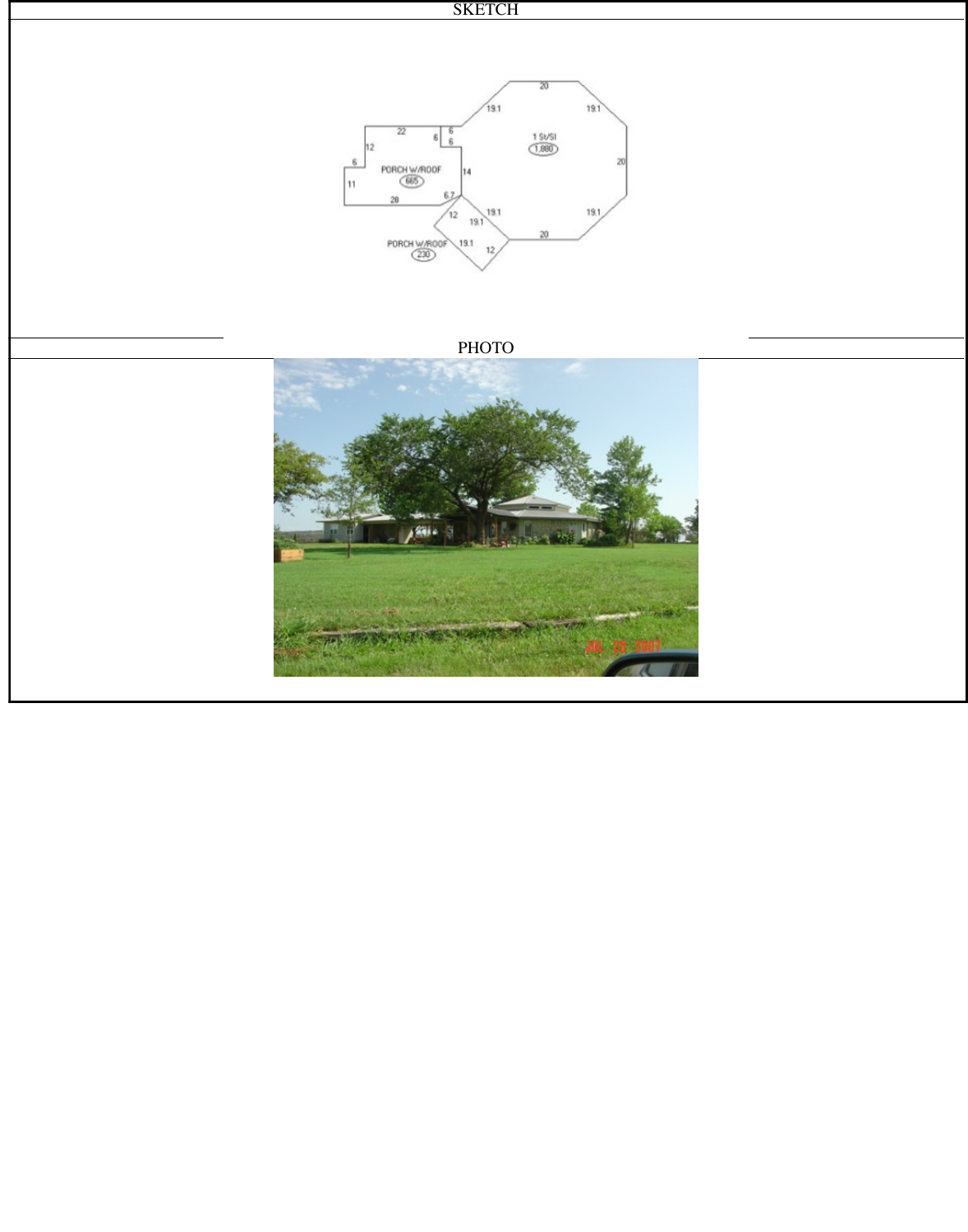|                                                       | <b>Legal Description</b> |                          |                                                                   | <b>Parcel Information</b>      |      |               | <b>Owner(s)</b>                                                                                                                         |                                               |                              |            |
|-------------------------------------------------------|--------------------------|--------------------------|-------------------------------------------------------------------|--------------------------------|------|---------------|-----------------------------------------------------------------------------------------------------------------------------------------|-----------------------------------------------|------------------------------|------------|
| 32-29-10 SW NW, W/2 NW SW, NW SW SW, N/2 N/2 SW SW SW |                          |                          | 570034930<br><b>Rural Property</b><br>Township T29N<br>Range R10E |                                |      |               | <b>MCCLARAN LANCE ETAL</b><br>P O BOX 686<br>FARWELL TX, 79325-                                                                         |                                               |                              |            |
|                                                       |                          |                          |                                                                   | 72.5 Acres                     |      |               | <b>Values</b>                                                                                                                           |                                               |                              |            |
|                                                       |                          |                          |                                                                   | <b>Parcel Location</b>         |      |               | <b>Assessed Land</b><br>\$458<br>Assessed Buildings<br>\$0<br>Assessed Other<br>\$0<br><b>TOTAL ASSESSED VALUE</b><br>$\overline{$458}$ |                                               |                              |            |
|                                                       |                          |                          |                                                                   |                                |      |               |                                                                                                                                         |                                               |                              |            |
|                                                       |                          |                          |                                                                   | <b>Bowring School District</b> |      |               |                                                                                                                                         |                                               |                              |            |
|                                                       |                          |                          |                                                                   |                                |      |               |                                                                                                                                         | <b>Market Land</b><br><b>Market Buildings</b> | \$3,814<br>\$0               |            |
|                                                       |                          | <b>Sales Information</b> |                                                                   |                                |      |               |                                                                                                                                         | <b>Market Other</b>                           | \$0                          |            |
| $\overline{Date}$                                     | From                     | To                       | Sale Amount                                                       | Book                           | Page | Stamps   Inst |                                                                                                                                         | <b>TOTAL MARKET VALUE</b><br>Exemption        | $\sqrt{3,814}$<br>$\sqrt{6}$ |            |
|                                                       |                          |                          |                                                                   |                                |      |               |                                                                                                                                         | Double Exemption                              | \$0                          |            |
|                                                       |                          |                          |                                                                   |                                |      |               |                                                                                                                                         | Tax                                           | \$28.93                      |            |
|                                                       |                          |                          |                                                                   |                                |      |               |                                                                                                                                         | <b>Parcel Features</b>                        |                              |            |
|                                                       |                          |                          |                                                                   |                                |      |               | <b>Type</b>                                                                                                                             | Size                                          |                              | Year Built |
|                                                       | Classification           | <b>Land Information</b>  |                                                                   | Size                           |      | Value         |                                                                                                                                         |                                               |                              |            |
|                                                       |                          | <b>Type</b>              |                                                                   |                                |      |               |                                                                                                                                         |                                               |                              |            |
|                                                       |                          |                          |                                                                   |                                |      |               |                                                                                                                                         |                                               |                              |            |
|                                                       |                          |                          |                                                                   |                                |      |               |                                                                                                                                         |                                               |                              |            |
|                                                       |                          |                          |                                                                   |                                |      |               |                                                                                                                                         |                                               |                              |            |
|                                                       |                          |                          |                                                                   |                                |      |               |                                                                                                                                         |                                               |                              |            |
|                                                       |                          |                          |                                                                   |                                |      |               |                                                                                                                                         |                                               |                              |            |
|                                                       |                          |                          |                                                                   |                                |      |               |                                                                                                                                         |                                               |                              |            |
|                                                       |                          |                          |                                                                   |                                |      |               |                                                                                                                                         |                                               |                              |            |
|                                                       |                          |                          |                                                                   |                                |      |               |                                                                                                                                         |                                               |                              |            |
|                                                       |                          |                          |                                                                   |                                |      |               | Building                                                                                                                                | <b>Buildings</b>                              | Sq Ft.                       | Year Blt.  |
|                                                       | <b>REMARKS</b>           |                          |                                                                   |                                |      |               |                                                                                                                                         |                                               | 0                            |            |
|                                                       |                          |                          |                                                                   |                                |      |               |                                                                                                                                         |                                               |                              |            |
|                                                       |                          |                          |                                                                   |                                |      |               |                                                                                                                                         |                                               |                              |            |
|                                                       |                          |                          |                                                                   |                                |      |               |                                                                                                                                         |                                               |                              |            |
|                                                       |                          |                          |                                                                   |                                |      |               |                                                                                                                                         |                                               |                              |            |
|                                                       |                          |                          |                                                                   |                                |      |               |                                                                                                                                         | Provided by OkAssessor.com ©                  |                              |            |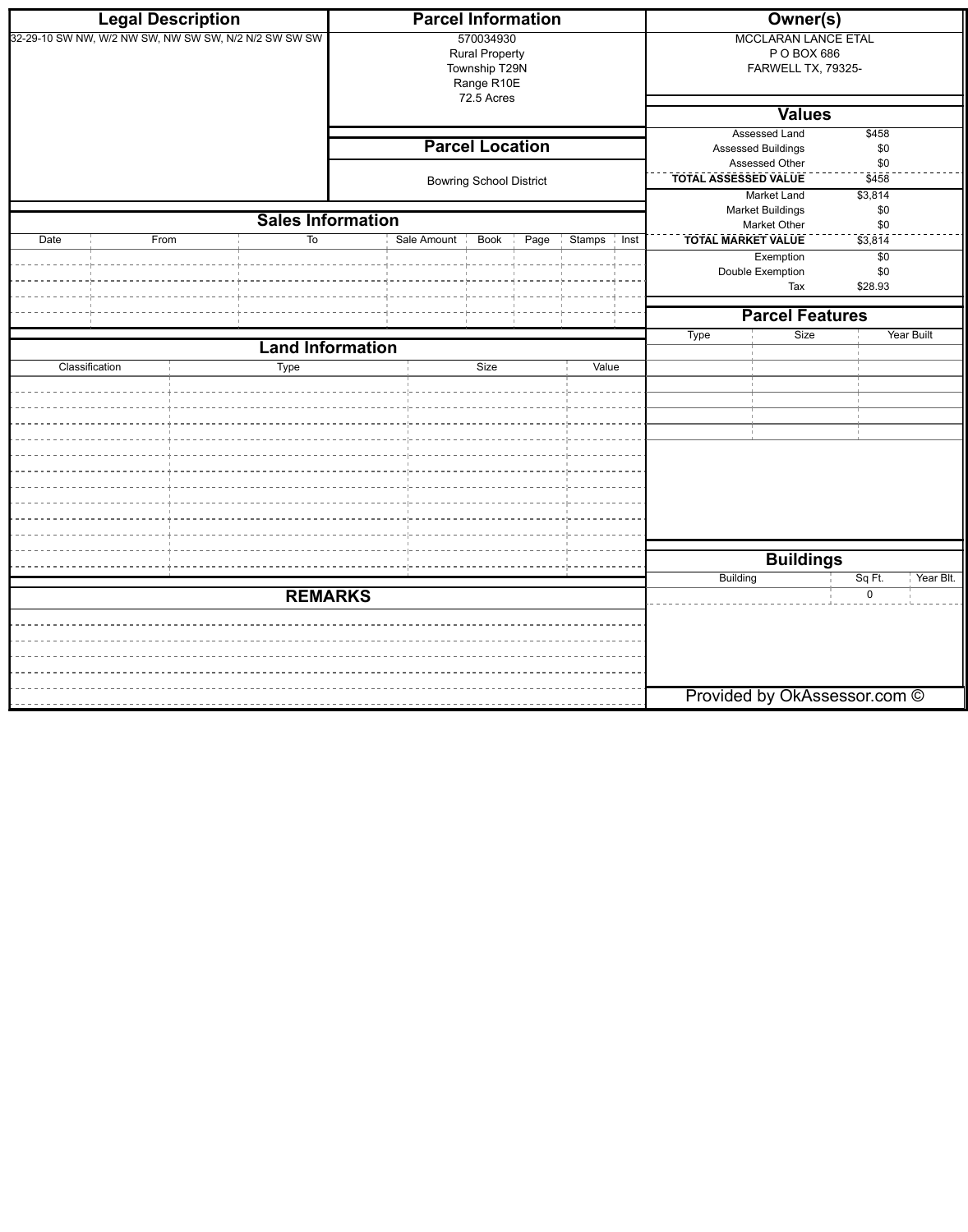|                                       |                  | <b>Residential (570034930)</b>          |            |                   |              |                              |
|---------------------------------------|------------------|-----------------------------------------|------------|-------------------|--------------|------------------------------|
| Living Space<br>Bedrooms              | <b>Bathrooms</b> | <b>Total Rooms</b><br><b>Year Built</b> | Year Remod | Value             |              |                              |
|                                       |                  |                                         |            | \$0               |              |                              |
| <b>Roof Type</b>                      |                  | <b>Primary Wall</b>                     |            | Quality           |              |                              |
| Composition                           |                  | Plywood                                 |            | $A+$              |              |                              |
| Built Up Rock                         |                  | Hardboard                               |            | A                 |              |                              |
| Wood Shingle                          |                  | Stucco                                  |            | A-                |              |                              |
| Wood Shake                            |                  | Siding                                  |            | $B+$              |              |                              |
| Concrete Tile                         |                  | Shingle                                 |            | B                 |              |                              |
| Clay Tile                             |                  | Masonry Veneer                          |            | B-                |              |                              |
| Galvinized Metal                      |                  | Common Brick                            |            | $C+$              |              |                              |
| Slate                                 |                  | Face Brick                              |            | $\mathsf{C}$      |              |                              |
|                                       |                  | Stone                                   |            | $C-$              |              |                              |
| <b>Garage</b>                         |                  | Concrete lock                           |            | $D+$              |              |                              |
| <b>Detached Garage</b>                |                  | <b>Rustic Log</b>                       |            | D                 |              |                              |
| <b>Built In Garage</b>                |                  | Metal/Steel                             |            | $D-$              | $\checkmark$ |                              |
| Attached Garage                       |                  | Vinyl                                   |            |                   |              |                              |
| Carport (Flat Roof)                   |                  | Poured Concrete                         |            | <b>Condition</b>  |              |                              |
| Carport (Gable Roof)                  |                  |                                         |            | Fair              |              |                              |
|                                       |                  | <b>Secondary Wall</b>                   |            | Average           |              |                              |
|                                       |                  | Plywood                                 |            | Good              |              | <b>REMARKS</b>               |
| <b>Garage</b>                         |                  | Hardboard                               |            | Excellent         |              |                              |
| Area                                  |                  | Stucco                                  |            |                   |              |                              |
|                                       |                  | Siding                                  |            | Heat / Air 2      |              |                              |
| <b>Heat/Air 1</b>                     |                  | Shingle                                 |            | None              | $\checkmark$ |                              |
| None                                  |                  | Masonry Veneer                          |            | Forced Air        |              |                              |
| <b>Forced Air</b>                     | $\checkmark$     | Common Brick                            |            | Warm & Cooled Air |              |                              |
| Floor Furnace                         |                  | Face Brick                              |            | <b>Stove Heat</b> |              |                              |
| <b>Wall Furnace</b>                   |                  | Stone                                   |            |                   |              |                              |
| <b>Gravity Furnace</b>                |                  | Concrete lock                           |            |                   |              |                              |
| <b>Floor Radiant</b>                  |                  | <b>Rustic Log</b>                       |            |                   |              |                              |
|                                       |                  | Metal/Steel                             |            |                   |              |                              |
| Ceiling Radiant<br>Baseboard Electric |                  | Vinyl                                   |            |                   |              |                              |
|                                       |                  | <b>Poured Concrete</b>                  |            |                   |              |                              |
| Refrig Shared Ducts                   |                  |                                         |            |                   |              |                              |
| Warm & Cooled Air                     |                  | <b>Foundation</b>                       |            |                   |              |                              |
| <b>Evap Cooling</b>                   |                  | <b>Concrete Slab</b>                    |            |                   |              |                              |
| Rev Heat Pump w/ Duct                 |                  | Concrete Block/6                        |            |                   |              |                              |
| Refrig w/ Duct                        |                  | Concrete Block/8                        |            |                   |              |                              |
| Warm & Cooled Air                     |                  | Concrete Block/12                       |            |                   |              |                              |
| Radiator Steam                        |                  | Poured Concrete/6                       |            |                   |              |                              |
| Stove Heat                            |                  | Poured Concrete/8                       |            |                   |              |                              |
|                                       |                  |                                         |            |                   |              | Provided by OkAssessor.com © |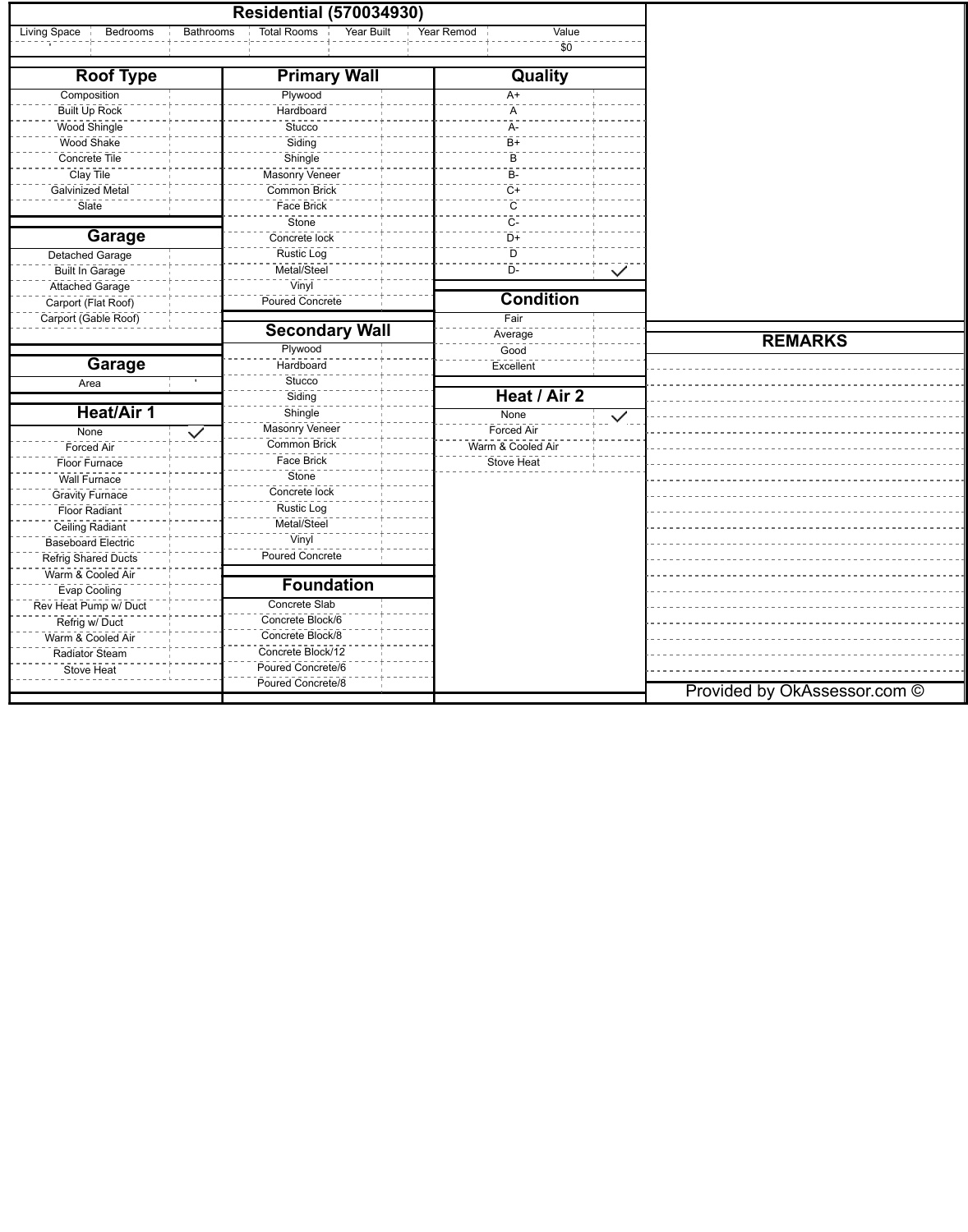|                                                         | <b>Legal Description</b>                 |                           | <b>Parcel Information</b>                                                        |                                                          |                  |                                                |                                                                                                                                          | Owner(s)                                                        |                              |  |  |
|---------------------------------------------------------|------------------------------------------|---------------------------|----------------------------------------------------------------------------------|----------------------------------------------------------|------------------|------------------------------------------------|------------------------------------------------------------------------------------------------------------------------------------------|-----------------------------------------------------------------|------------------------------|--|--|
| 19-29-10 THAT PT OF S/2 LY S & W OF CR 4901, LESS LOT 4 |                                          |                           | 570083141<br><b>Rural Property</b><br>Township T29N<br>Range R10E<br>41.34 Acres |                                                          |                  |                                                |                                                                                                                                          | <b>MCCLARAN LANCE ETAL</b><br>P O BOX 686<br>FARWELL TX, 79325- |                              |  |  |
|                                                         |                                          |                           |                                                                                  |                                                          |                  |                                                | <b>Values</b>                                                                                                                            |                                                                 |                              |  |  |
|                                                         |                                          |                           |                                                                                  | <b>Parcel Location</b><br><b>Bowring School District</b> |                  |                                                | <b>Assessed Land</b><br>\$176<br><b>Assessed Buildings</b><br>\$0<br>Assessed Other<br>\$0<br>TOTAL ASSESSED VALUE<br>$\overline{\$176}$ |                                                                 |                              |  |  |
|                                                         |                                          |                           |                                                                                  |                                                          |                  |                                                |                                                                                                                                          | \$1,465<br><b>Market Land</b><br><b>Market Buildings</b><br>\$0 |                              |  |  |
|                                                         |                                          | <b>Sales Information</b>  |                                                                                  |                                                          |                  |                                                |                                                                                                                                          | <b>Market Other</b>                                             | \$0                          |  |  |
| <b>Date</b><br>Feb 26, 2015                             | From<br><b>BILYK DWIGHT S &amp; MARY</b> | То<br>MCCLARAN LANCE ETAL | Sale Amount<br>\$2175000                                                         | <b>Book</b><br>1578                                      | Page<br>802      | <b>Stamps</b><br>$\frac{1}{1}$ Inst<br>3262.50 |                                                                                                                                          | <b>TOTAL MARKET VALUE</b><br>Exemption                          | \$1,465<br>$\sqrt{6}$        |  |  |
| Dec 13, 2011 TELETCHER BARBARA LUET                     |                                          | BILYK DWIGHT S & MARY     | \$34500                                                                          | $\overline{1470}$                                        | $\overline{521}$ | 51.75                                          |                                                                                                                                          | Double Exemption<br>Tax                                         | \$0<br>\$11.12               |  |  |
|                                                         |                                          |                           |                                                                                  |                                                          |                  |                                                |                                                                                                                                          | <b>Parcel Features</b>                                          |                              |  |  |
|                                                         |                                          |                           |                                                                                  |                                                          |                  |                                                | <b>Type</b>                                                                                                                              | Size                                                            | <b>Year Built</b>            |  |  |
|                                                         |                                          | <b>Land Information</b>   |                                                                                  |                                                          |                  |                                                |                                                                                                                                          |                                                                 |                              |  |  |
|                                                         | Classification                           | <b>Type</b>               |                                                                                  | Size                                                     |                  | Value                                          |                                                                                                                                          |                                                                 |                              |  |  |
|                                                         |                                          |                           |                                                                                  |                                                          |                  |                                                |                                                                                                                                          |                                                                 |                              |  |  |
|                                                         |                                          |                           |                                                                                  |                                                          |                  |                                                |                                                                                                                                          |                                                                 |                              |  |  |
|                                                         |                                          |                           |                                                                                  |                                                          |                  |                                                |                                                                                                                                          |                                                                 |                              |  |  |
|                                                         |                                          |                           |                                                                                  |                                                          |                  |                                                |                                                                                                                                          |                                                                 |                              |  |  |
|                                                         |                                          |                           |                                                                                  |                                                          |                  |                                                |                                                                                                                                          | <b>Buildings</b>                                                |                              |  |  |
|                                                         |                                          |                           |                                                                                  |                                                          |                  |                                                | <b>Building</b>                                                                                                                          |                                                                 | Sq Ft.<br>Year Blt.          |  |  |
| <b>REMARKS</b>                                          |                                          |                           |                                                                                  |                                                          |                  |                                                |                                                                                                                                          |                                                                 | $\mathbf 0$                  |  |  |
|                                                         |                                          |                           |                                                                                  |                                                          |                  |                                                |                                                                                                                                          |                                                                 |                              |  |  |
|                                                         |                                          |                           |                                                                                  |                                                          |                  |                                                |                                                                                                                                          |                                                                 | Provided by OkAssessor.com © |  |  |
|                                                         |                                          |                           |                                                                                  |                                                          |                  |                                                |                                                                                                                                          |                                                                 |                              |  |  |